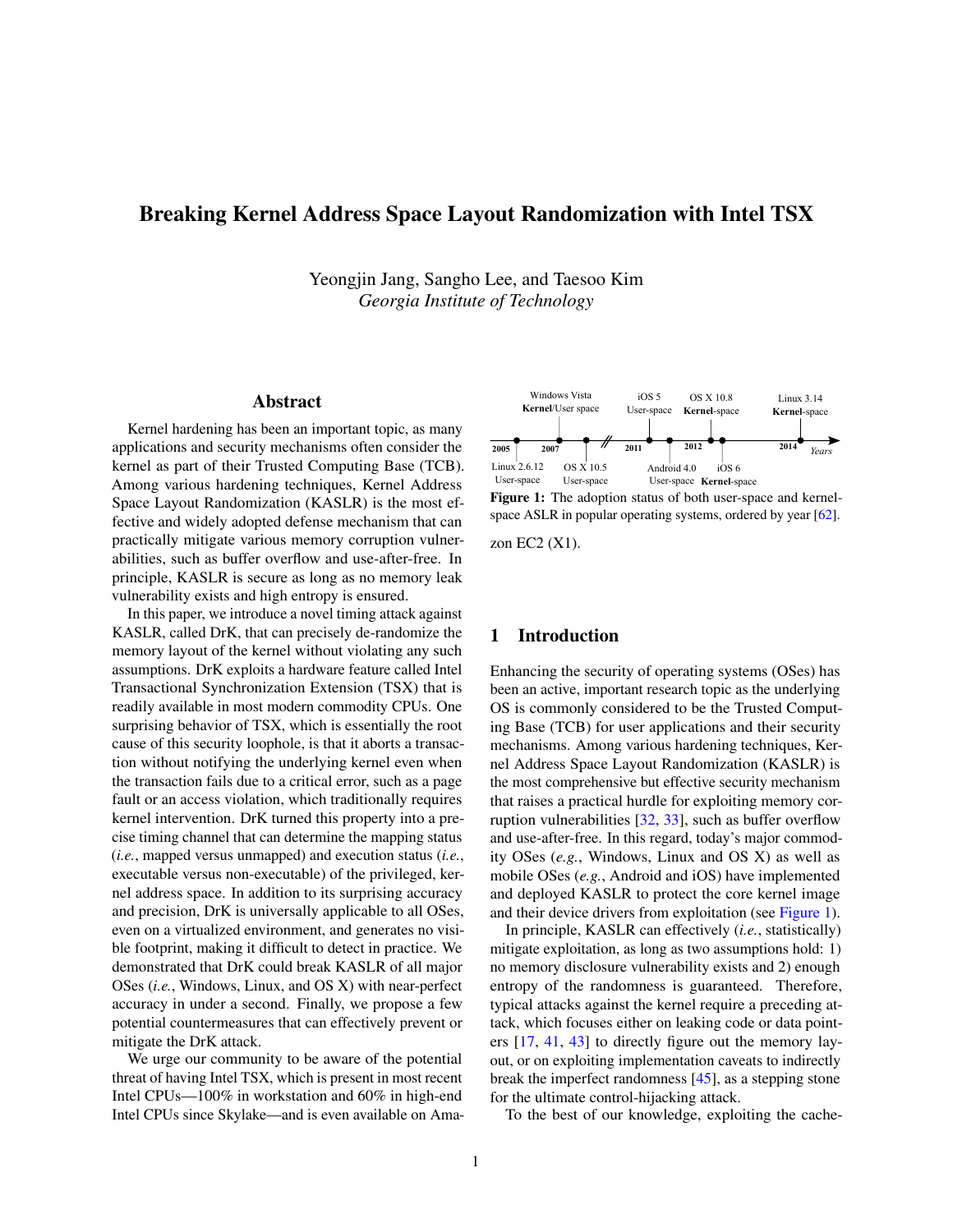<span id="page-1-0"></span>

| <b>Grade/Generation</b>                                     | Skylake                                                   | <b>Broadwell</b>                                          | <b>Haswell</b>                                         |  |  |
|-------------------------------------------------------------|-----------------------------------------------------------|-----------------------------------------------------------|--------------------------------------------------------|--|--|
| Server/Workstation<br>High-end Consumer<br>Low-end Consumer | 17/17 (100.0%)<br>$23/38$ $(60.1\%)$<br>$4/32$ $(12.5\%)$ | 19/19 (100.0%)<br>$11/22$ $(50.0\%)$<br>$2/16$ $(12.5\%)$ | 37/85 (43.5%)<br>$2/92$ $(2.2\%)$<br>$(0.0\%)$<br>0/79 |  |  |

Table 1: Commodity Intel CPUs supporting TSX, varying CPU grades and generations (February 2016). Server CPUs include Xeon and Pentium D server, high-end consumer CPUs include i5 and i7, and low-end consumer CPUs include i3, m, and others. All recent CPUs for server/workstation and more than half of high-end consumer CPUs support TSX [\[29\]](#page-15-6).

based timing channel [\[28\]](#page-15-7) is the first attempt to *universally* break KASLR without violating the two fundamental assumptions. The key idea of the cache-based timing attack is to exploit a timing difference (*i.e.*, cache miss and hit) for accessing mapped (*i.e.*, cached) and unmapped (*i.e.*, not-cached) pages to determine page mapping status. More precisely, it deliberately fills or evicts certain cache lines to indirectly affect the execution time in the kernel space. Such timing differences can be observed by measuring how quickly a system call returns from the kernel space, or how quickly a faulty access to the kernel space gets to the OS page fault handler. Under a typical threat model—local privilege escalation, this attack can break KASLR (*i.e.*, leaking the partial bits of a randomized address) in theory, but it barely works in practice for three reasons. First, it generates strong signals (*e.g.*, segmentation faults and lots of system calls) that typical system monitoring tools (*e.g.*, fail2ban and sysdig) consider to be abnormal behavior, thereby resulting in prompt mitigation.

Second, it requires a large page (2 MB) to accurately locate the virtual address regions to intentionally generate cache conflicts to the targeted physical pages, which unfortunately requires higher privileges than a normal user in most commodity OSes: hugetlbfs in Linux [\[57\]](#page-15-8), and SeLockMemoryPrivilege in Windows [\[13,](#page-14-1) [63\]](#page-15-9).

Lastly, the attack is neither accurate (*i.e.*, reversely mapping a conflicted cache line to its preimage set) nor fast enough (*e.g.*, their double page fault attack took 17.3– 72.9 s to probe the entire kernel space of 32-bit Windows 7 in the carefully controlled environment) for practical use. In fact, these practical hurdles are the essential foundation of currently proposed software-based mitigation schemes [\[28\]](#page-15-7).

In this paper, we introduce a new timing attack against KASLR, called DrK ([dɪræk] De-Randomize Kernel address space), which is similar in spirit to the previous universal attack [\[28\]](#page-15-7), but with higher accuracy and better performance. To break KASLR in an OS-agnostic way, DrK exploits a timing side-channel in a new hardware feature, called Intel Transactional Synchronization Extension (Intel TSX), that is widely deployed in modern Intel CPUs in our survey, 100% of CPUs for server/workstation and 60% in high-end computers since Skylake have Intel TSX

(see [Table 1\)](#page-1-0). Our attack has higher precision (*e.g.*, executable bits of pages), higher accuracy (*e.g.*, near-prefect de-randomization of memory layout), and is faster (*e.g.*, under a second) than the state-of-the-art cache-based attack. More importantly, DrK does not generate distinctive footprints that look abnormal to system monitoring tools, and is universally applicable to all OSes, even under a virtualized environment (*e.g.*, Amazon EC2).

The key idea of DrK is to exploit an unusual behavior of TSX in handling erroneous situations inside a transaction. When a transaction aborts (typically due to read or write conflicts), the CPU directly invokes an abort handler (specified by a user) to resolve such conflicts without interrupting the underlying OS. However, even when an unrecoverable error happens inside a transaction (*e.g.*, an access violation or a page fault), the CPU similarly aborts the transaction without informing the underlying OS, although these errors traditionally require the intervention of the underlying OS.

In DrK, we turned this property into a better timing channel, enabling us to precisely determine the mapping status (*i.e.*, mapped versus unmapped) and executable status (*i.e.*, executable versus non-executable) of the privileged address space, by intentionally generating access violation inside a transaction (*e.g.*, accessing or jumping into kernel address regions).

In this paper, we make three significant contributions:

- A practical attack. We demonstrate that DrK could break KASLR of popular OSes, including the latest Windows, Linux and OS X, with near-perfect accuracy and high precision with sub-second execution time.
- Analysis. We provide an in-depth analysis of the DrK attack with our hypothesis and designs of experiments. We show our results in three major OSes to understand the root cause (*i.e.*, CPU internal architecture) of the timing differences.
- Countermeasures. Although we believe there might be no practical software-based mitigation, we propose a few hardware modifications that can effectively prevent a DrK attack.

The remainder of this paper is organized as follows. [§2](#page-1-1) introduces KASLR and Intel TSX. [§3](#page-3-0) explains how our attack works. [§4](#page-5-0) shows our evaluation results. [§5](#page-10-0) provides an in-depth analysis of DrK to understand the hardware characteristics. [§6](#page-11-0) proposes possible countermeasures. [§7](#page-12-0) discusses the limitations of DrK. [§8](#page-13-0) compares it with other projects, and [§9](#page-14-2) concludes this paper.

## <span id="page-1-1"></span>2 Background

In this section, we provide a technical overview of KASLR and Intel TSX as a basis for understanding the technical details of the DrK attack.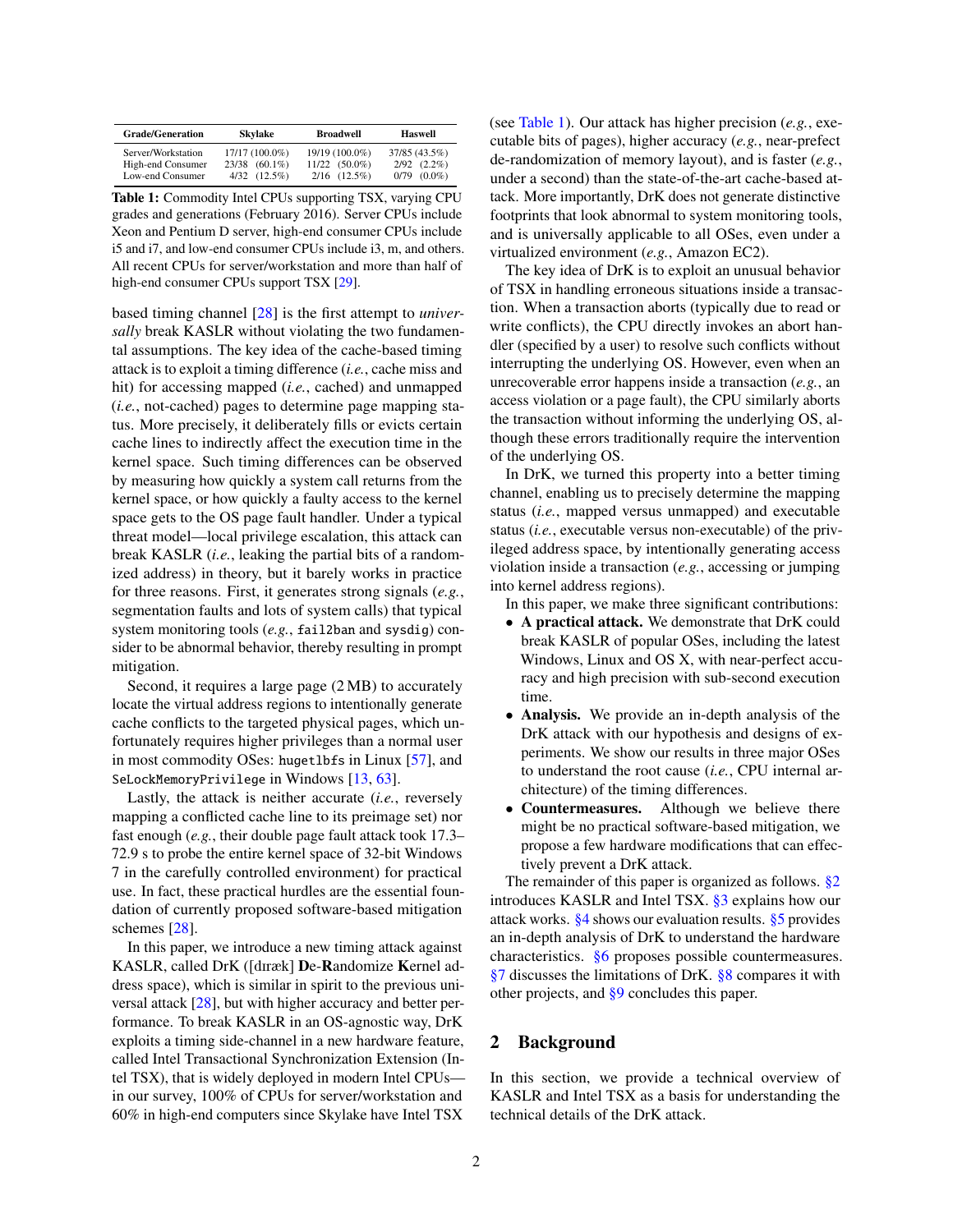<span id="page-2-0"></span>

| OS      | <b>Types</b>      | Entropy                                  | #Slots         | <b>Address Range</b>                                                                                  | <b>Align Base</b>    | Align Size                         | <b>Broken by DrK?</b>       |
|---------|-------------------|------------------------------------------|----------------|-------------------------------------------------------------------------------------------------------|----------------------|------------------------------------|-----------------------------|
| Linux   | Kernel<br>Modules | 6 bits<br>10 bits                        | 64<br>1.024    | Nxffffffff <mark>8NNNNNN0 - NxffffffffcNNNNNNN</mark><br>$Qxfffffffffcb0000000 - Qxfffffffffc0400000$ | 0x1000000<br>0x1000  | 16 MB<br>4 KB                      | $(100.00\%)$<br>$(100.0\%)$ |
| Windows | Kernel<br>Modules | $*13 \text{ bits}$<br>$*13 \text{ bits}$ | 8.192<br>8.192 | $0xfffff800000000000 - 0xfffff80400000000$<br>$0xfffff80000000000 - 0xfffff80400000000$               | 0x200000<br>0x200000 | 2 <sub>MB</sub><br>2 <sub>MB</sub> | $(100.0\%)$<br>$(99.98\%)$  |
| OS X    | Kernel            | 8 bits                                   | 256            | 0xffffff8000000000 - 0xffffff8020000000                                                               | 0x200000             | 2 <sub>MB</sub>                    | $(100.0\%)$                 |

Table 2: Summary of KASLR implementations in popular OSes. According to our experiment, all KASLR implementations we tested generate a random address by adding a random offset to the fixed base address (*i.e.*, kernel or module base) either at the booting time or when loading modules. The numbers marked in blue color indicate varying, randomized ranges, so called entropy. (\*) Johnson and Miller [\[32\]](#page-15-1) reported that Windows has 17-bit worth of entropy for the kernel and 19-bit for modules, but we have only observed 13-bit of entropy during our experiments.

# 2.1 Kernel ASLR

ASLR is a comprehensive, popular defense mechanism that mitigates memory corruption attacks in a probabilistic manner. To exploit a memory corruption vulnerability, such as use-after-free, attackers need to figure out the memory layout of a target process or the system ahead of time. ASLR mitigates such attacks by incorporating a non-deterministic behavior in laying out the program's or system's address space. More specifically, whenever a program is loaded or a system is booted, the ASLR mechanism randomizes their address spaces, including code and data pages.

Since ASLR is highly effective in practice, most real exploits first have to bypass ASLR (or KASLR) before attempting to launch a real control-hijacking attack, such as return-oriented programming (ROP). For example, most web browser exploits demonstrated in the latest Pwn2Own competition [\[42,](#page-15-10) [44\]](#page-15-11) include one or more information leak vulnerabilities to bypass KASLR, thereby escaping a user-level sandbox. For this reason, all major commodity OSes, including Windows, Linux, and OS X, as well as mobile OSes, including Android and iOS, have deployed ASLR in user space and recently applied it to kernel space.

Adoption. [Figure 1](#page-0-0) shows the timeline of the ASLR deployment in popular OSes. Microsoft started supporting KASLR since Windows Vista (2007) and Apple started its support from iOS 5 and OS X 10.8 (2012). Linux has provided KASLR as an option (*i.e.*, CONFIG\_RANDOMIZE\_BASE=y) since kernel version 3.14 (2014) and, recently, popular distributions (*e.g.*, Ubuntu 15.04) have enabled KASLR by default in their kernel.

Implementation. [Table 2](#page-2-0) summarizes how 64-bit commodity OSes implement KASLR for kernel text and modules in terms of entropy (*i.e.*, amount of randomness) and granularity (*i.e.*, unit of randomization). The entropy of KASLR is determined by the kernel address range (*e.g.*, 1 GB–16 GB) and the size of alignment, which is usually a multiple of the page size (*e.g.*, 4 KB–16 MB) for better performance and memory utilization. For example, Linux's kernel address range is 1 GB (30 bits) and its

```
1 // begin a transaction
2 \text{ if } (\underline{\hspace{1mm}} \text{xbegin}() == \underline{\hspace{1mm}} \text{XBEGIN}\underline{\hspace{1mm}} \text{STARTED}}) \end{cases}// the transaction starts
 4 ...
       // this transaction successfully terminated
   xend();<br>} else {
      else f// the transaction is aborted
       abort handler():
10 }
```
Figure 2: A minimal code snippet that derives TSX: this example executes the code block in the if-statement transactionally, meaning that any error inside the code block makes it roll back.

alignment size for kernel text is 16 MB (24 bits), so that its KASLR entropy is only 6 bits (*i.e.*, 64 slots for the location). In contrast, Windows 10's kernel address range is 16 GB (34 bits) and its alignment size for kernel text is 2 MB (21 bits), so that its KASLR entropy is 13 bits (*i.e.*, 8,192 slots for the location). Thus, a set of all possible randomized base addresses is

 $\{base\_address + s \times align\_size : 0 \leq s < #s lots\}.$ 

#### <span id="page-2-2"></span>2.2 Intel TSX

In this section, we explain the basic concept of Intel TSX to help understand the DrK attack. Intel TSX is Intel's implementation of hardware transactional memory (HTM) [\[24,](#page-14-3) [37,](#page-15-12) [38,](#page-15-13) [58,](#page-15-14) [61\]](#page-15-15). HTM provides lock-less synchronization among threads by ensuring transactional execution at the hardware level; *i.e.*, it enables concurrent access to the shared memory by multiple threads and discards any memory changes they made if a read-write conflict, a write-write conflict, or any other error happens during the transaction.

Note that this paper's main concern is not how we effectively use TSX to process transactions, but how we exploit the way it handles an *exception*, which accidentally exposes a clear, stable timing channel.

Example code. To explain our attack, we first introduce how a transaction can be implemented by using TSX, which we will use as a template for the actual attack. [Fig](#page-2-1)[ure 2](#page-2-1) shows a minimal source snippet to run a transaction. A transaction region starts with \_xbegin() and terminates when \_xend() is invoked (*i.e.*, committed). Then, all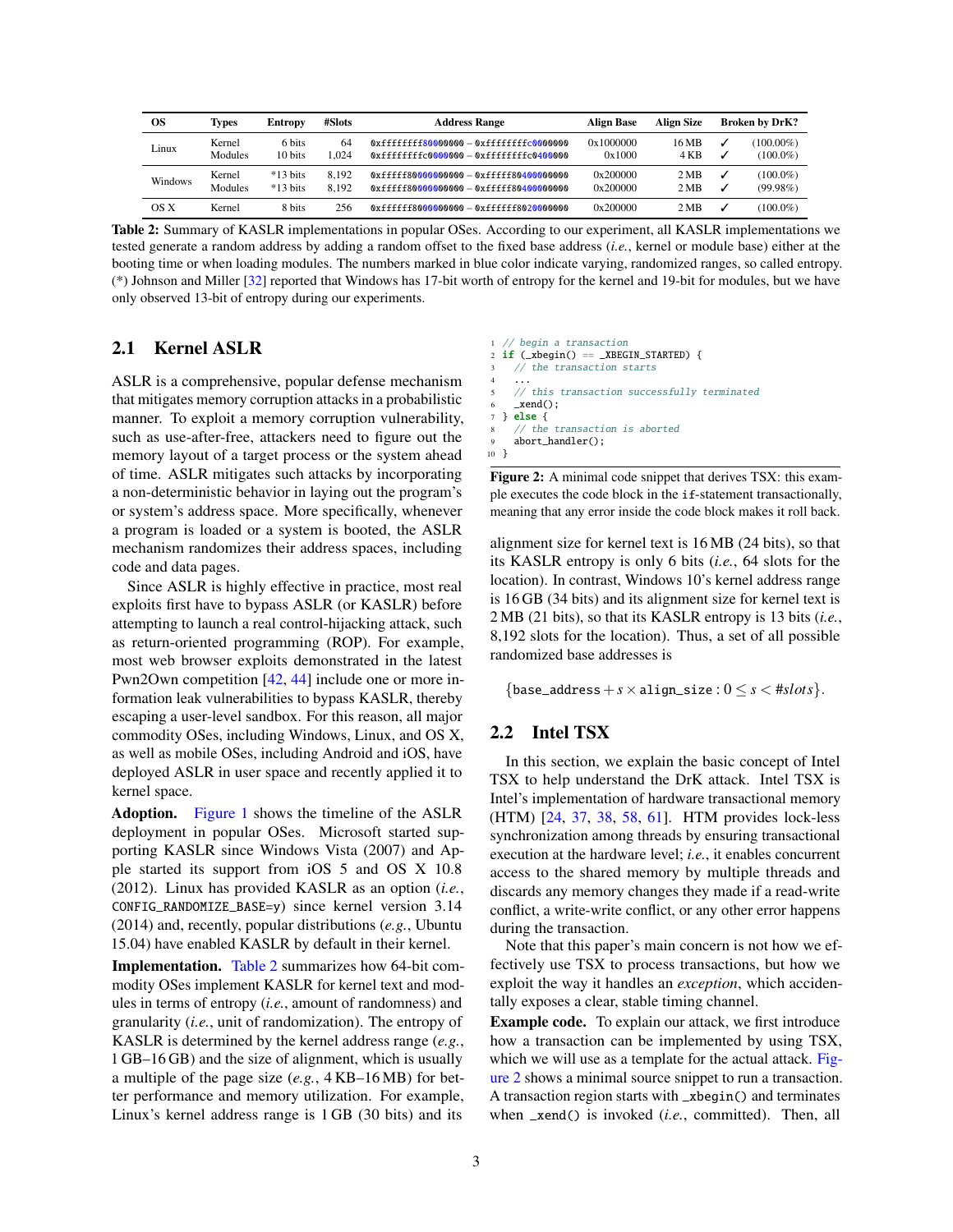instructions (*e.g.*, if-statement in [Figure 2\)](#page-2-1) in the transactional region are guaranteed to be *atomically* executed. However, a transaction might fail (*i.e.*, abort) as well: for example, when two or more concurrent transactions affect each other during the execution—a read-write or a writewrite conflict, depending on how they affect each other. In such a case, it automatically rolls back the aborted transactions (*e.g.*, cleaning up the overwritten memory space) and invokes an abort handler specified by a user (*e.g.*, else-branch in [Figure 2\)](#page-2-1). The more *interesting* situation, in terms of security, is when erroneous situations occur during the execution: for example, segmentation faults, page faults, or even interrupts.

Suppressing exceptions. According to Intel's manual  $([31, §15.3.7])$  $([31, §15.3.7])$  $([31, §15.3.7])$ , a transaction aborts when such a hardware exception occurs during the execution of the transaction. However, unlike normal situations where the OS intervenes and handles these exceptions gracefully, TSX instead invokes a user-specified abort handler, without informing the underlying OS. More precisely, TSX treats these exceptions in a *synchronous* manner—immediately executing an abort handler while suppressing the exception itself. In other words, *the exception inside the transaction will not be communicated to the underlying OS*. This allows us to engage in abnormal behavior (*e.g.*, attempting to access privileged, *i.e.*, kernel, memory regions) without worrying about crashing the program. In DrK, we break KASLR by turning this surprising behavior into a timing channel that leaks the status (*e.g.*, mapped or unmapped) of all kernel pages.

### <span id="page-3-0"></span>3 The DrK Attack

In this section, we provide a a high-level description of the DrK attack, which breaks KASLR by exploiting a timing channel in TSX. As explained in  $\S2.2$ , when an exception occurs inside a transaction, TSX aborts its execution and, importantly, suppresses the exception (*i.e.*, no OS intervention). The key idea of DrK is to measure the *timing difference* in handling a transaction abort when attempting to access mapped compared to unmapped kernel memory regions inside the transaction. Accessing the kernel space from a user process incurs an access violation (*i.e.*, a page fault), but TSX suppresses this exception and immediately invokes its abort handler. The mapping status of the targeted kernel address results in a time difference (an order of a few hundred cycles) in invoking the abort handler due to the subtleties in TSX's micro-architecture (see  $\S$ 5). More importantly, this attack is not observable to the OS, as these exceptions are all suppressed. Furthermore, unlike prior attacks that only try to distinguish between mapped and unmapped pages, the DrK attack can even extract the executable and non-executable bit of every kernel page.

# 3.1 Threat Model

The DrK attack is built on four realistic assumptions:

- 1. The attacker has unrestricted access to the local, userlevel, and non-root privilege execution environment of the target system.
- 2. The attacker knows a memory corruption vulnerability in the kernel space, but needs to bypass KASLR deployed in the target system in order to exploit this vulnerability.
- 3. The attacker does not have any explicit way to figure out the kernel memory layout.
- 4. The attacker can gather the information of the target system: for example, the OS version or CPU information.

This threat model is very realistic. For example, the platform-as-a-service (PaaS) cloud services such as Heroku [\[26\]](#page-15-17) provide a local execution environment that satisfies all of the assumptions above. Similarly, these assumptions hold true in exploiting the vulnerabilities in modern web browsers due to their user-level sandbox; the real exploits demonstrated in the Pwn2Own competition [\[42,](#page-15-10) [44\]](#page-15-11) are performed under the same threat model as the DrK attack. Moreover, the operating systems disallow user-level code to access to their kernel address space information. In Ubuntu, access to /proc/kallsyms, which shows all mappings of kernel space, is prohibited to the non-root users. In Windows 10, there is a system call NtQuerySystemInformation() which allows a normal user to see the current mapping of the kernel. However, in the LOW or UNTRUSTED integrity level that is generally set as the running level of sandboxed applications (*e.g.*, the renderer process of Google Chrome), it is not allowed to access the system call to get the address layout of the kernel. We confirmed that DrK works in such restricted integrity levels.

## 3.2 Overview

[Figure 3](#page-4-0) shows a code snippet that we ran to probe a kernel address for its mapping status. We perform two types of access to a kernel address addr inside a TSX region (if-statement, from \_xbegin() to \_xend()): (1) try to execute on addr by running mov rax, addr; jmp rax (*exec*), and (2) try to read a value from addr by running mov rax, [addr] (*read*). Note that since addr is a kernel address, the access is not performed, instead generating an exception, which makes the transaction abort.

We measure the timing between the initialization of the TSX region (\_xbegin()) and the abort handler (line 15- 16). Since the DrK attack relies on the timing difference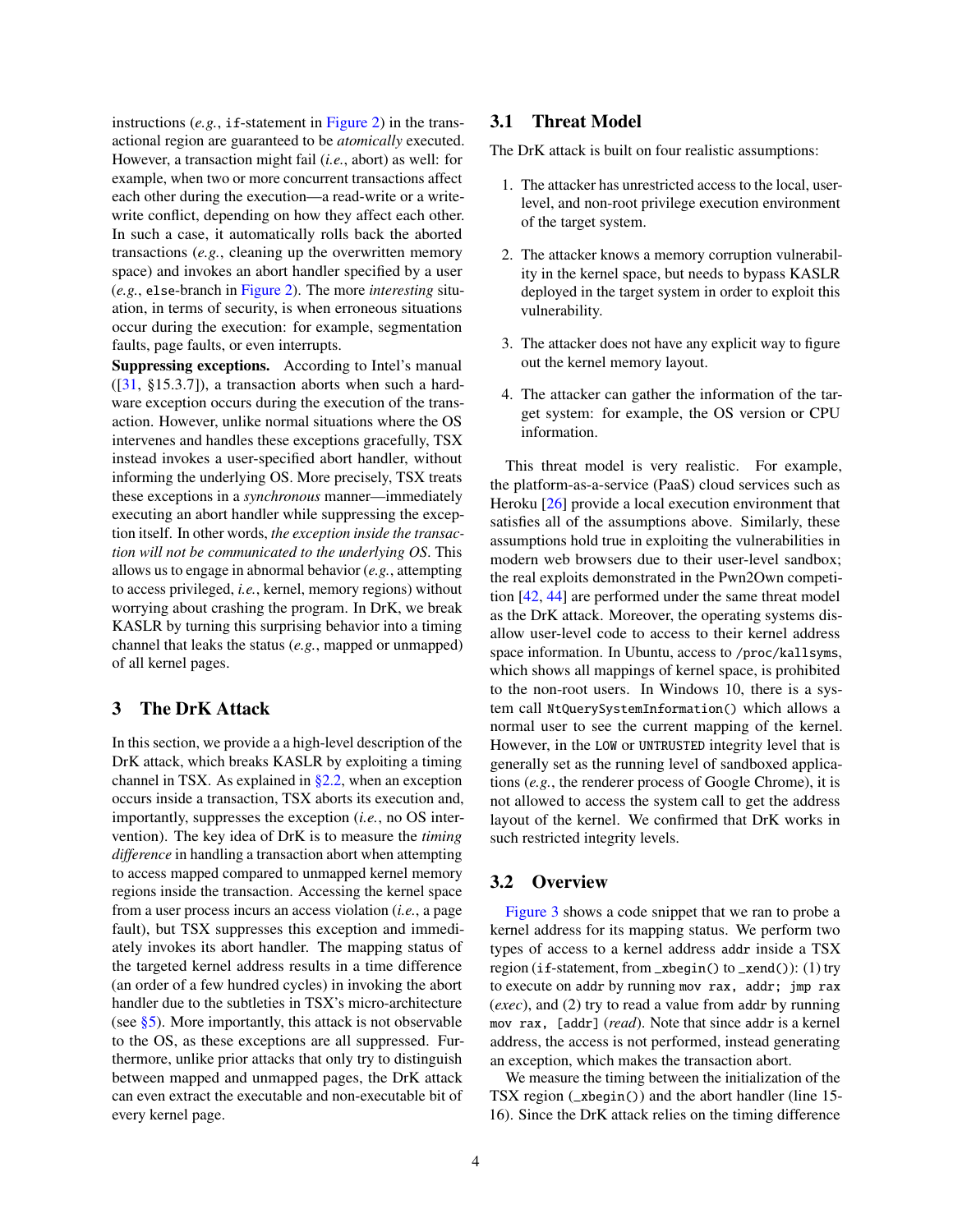```
1 // The given argument addr is an address for a kernel page.
2 uint64_t do_probe_memory(void *addr, mode_fn fn)
3 {
4 // Timer starts
5 uint64_t beg = rdtsc_bleg();
     6 // initiate TSX region
7 \quad \text{if} \quad \text{(xbeain() == XBEGIN STATED)} {
       // fn() performs either 1) or 2).
       // 1) execute : mov rax, addr; jmp rax
10 // 2) read : mov rax, [addr]
11 fn(addr);
12 // commit TSX, which will never take place.
13 \qquad \text{xend()}:
14 } else {
15 // TSX aborted; end timer, return the timing.
16 return rdtsc_end() - beg;
17 }
18 errx(1, "Not reachable");
19 }
20 // probe the address for multiple times
21 uint64_t probe_memory(int ntimes, void *addr, mode_fn fn)
22 {
23 uint64_t min = (uint64_t)-1; // UINT64_MAX
24 while (ntimes --) {
25 uint64_t clk = do_probe_memory(addr, fn);<br>26 // Only record the minimum timing observe
          Only record the minimum timing observed.
27 if (clk < min)<br>
28 min = clk:
         min = clk:
29 }
30 return min;
31 }
```
Figure 3: Code snippet that probes timing for a kernel address access. The access on address through fn(addr) always raise an exception (*i.e.*, access violation) which makes the transaction abort. In the DrK attack, we measure the minimum timing value from multiple trials of probing for determining page mapping status (*e.g.*, 215 cycles for mapped region and 245 cycles for unmapped region).

on the hardware critical path (see  $\S$ 5), we measure the minimum timing for a memory page.

[Figure 4](#page-4-1) shows an example of how timing can determine the mapping status of a kernel page. First, we attempted to read a given kernel address. It took more than 235 cycles for unmapped pages and less than 220 cycles for mapped pages. (see [Figure 6a](#page-5-1)).

Next, we attempted to execute (*i.e.*, mov rax, addr; jmp rax) on a given kernel address. It took less than 200 cycles for the executable pages and more than 220 cycles if the page is non-executable (see [Figure 6b](#page-5-1)).

We observed a significant timing difference  $(\pm 10\%)$ that can be used for a timing channel to *precisely* identify the mapping and executable permission status for a given kernel address.

Probing strategy. [Figure 5](#page-4-2) shows how DrK works. Basically, it consists of two steps: (1) collect timing information for the memory (probing step) and (2) determine the kernel map using the timing information.

In (1) we first analyze the target OSes to determine some invariant of the kernel address space layout. This step is essential to avoid searching the entire 64-bit address space. For example, we can use the information in [Table 2](#page-2-0) for largely reducing the random search space.

In the analysis step (2), we determine the mapping

<span id="page-4-1"></span>

Figure 4: An overview of the timing attack in DrK. From the timing differences in calling TSX abort handler for read access (U/M) and execution access (X/NX) inside a transaction, the DrK attack can infer the memory layout of the OS, as well as their permission status (*i.e.*, executable or non-executable). The numbers are collected on a system running Ubuntu 16.04 LTS (kernel 4.4.0), on Intel Core i7-6700K (Skylake) 4.0 GHz processor.

<span id="page-4-2"></span>

Figure 5: Our attack consists of two steps:  $\bigcirc$  Probing and  $\bigcirc$ Analysis.  $\bullet$  Given resource budgets provided by users (*e.g.*, time or iteration) and memory specification of the target OS (*e.g.*, maps, types, and page size), we first probe the timing of the TSX aborts in each memory region.  $\bullet$  Then, with the premeasured knowledge base on the timing characteristics of each CPU model, we determine the memory layout (*e.g.*, mapped regions) and status (*e.g.*, executable regions).

status of the kernel address using the timing information gathered in step (1). Note that the timing information largely depends on the hardware characteristics (*e.g.*, CPU generation and clock frequency, see [Table 3\)](#page-5-2), so we need to know such information for the CPU. We can collect such information during an offline analysis and store it in a database.

Summary. The benefits of DrK, *accuracy*, *covertness*, and *OS-independence*, come from the characteristics of TSX. On accessing a kernel address, the occurrence of a page fault inside the TSX region will directly call an abort-handling procedure in the user-space process without notifying the operating system. This *shortcut* not only minimizes measuring noise but also probes any kernel address without the OS being aware of it and does not rely on how an OS interrupt handler is implemented. This is a clear advantage over Hund *et al.*'s attack against KASLR [\[28\]](#page-15-7), which relies on an OS interrupt handler, leading to high noise, OS-awareness, and OS-dependency.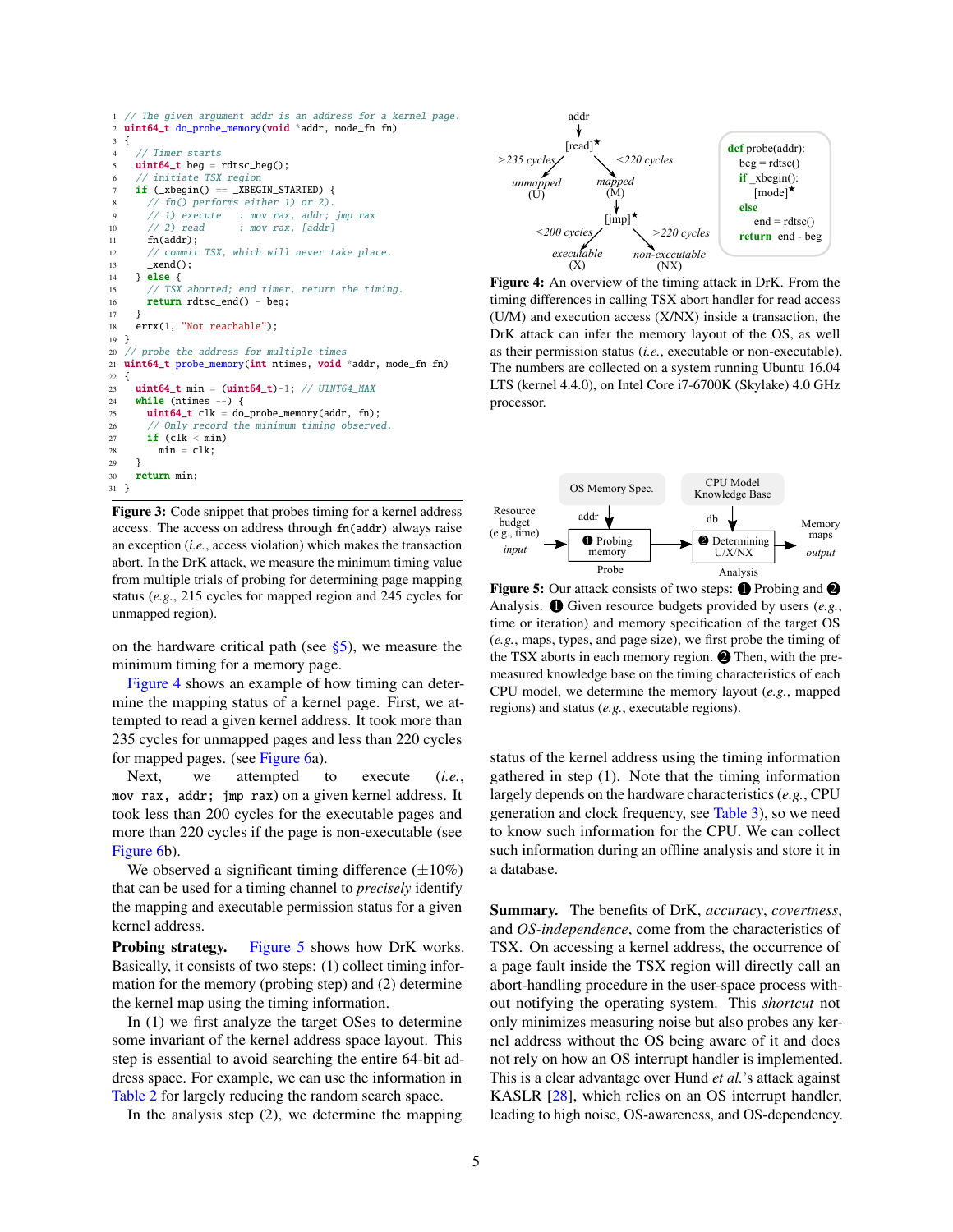<span id="page-5-2"></span>

| <b>CPU/Types</b>           |     | <b>READ</b><br>$(mov\, tax, [addr])$ |          | JMP.<br>$(mov\, tax,addr; imp\, tax)$ |     |     |  |
|----------------------------|-----|--------------------------------------|----------|---------------------------------------|-----|-----|--|
|                            | X   | NX                                   | $\leq$ U | X<                                    | NX  | U   |  |
| i7-6700K (4.0G, Skylake)   | 209 | 209                                  | 240      | 181                                   | 226 | 226 |  |
| i5-6300HO (2.3G, Skylake)  | 164 | 164                                  | 188      | 142                                   | 178 | 178 |  |
| i7-5600U (2.6G, Broadwell) | 149 | 149                                  | 173      | 134                                   | 164 | 164 |  |
| E3-1271v3 (3.6G, Haswell)  | 177 | 177                                  | 195      | 159                                   | 189 | 189 |  |

Table 3: The minimum observed timings over 1,000 iterations of probing for the known kernel mappings, for each CPU. In the DrK attack, we use timing differences to determine the mapping status of the page. We measured the timings using mov and jmp instructions, to observe the minimum timings for unmapped  $(U)$ , non-executable  $(NX)$ , and executable  $(X)$  pages. The value indicates that having access with a mov instruction on unmapped pages takes 18–31 more cycles (marked in red color) than the mapped pages. Likewise, the timing for executable pages on accessing with a jmp instruction takes 30–44 fewer cycles (marked in blue color) than non-executable or unmapped pages. Note that the values are observed minimums, namely, we cannot observe the timings below the values per each mapping status during the experiment.

# <span id="page-5-0"></span>4 Attack Evaluation

We attempt to answer the following questions to evaluate DrK:

- How different are the TSX timing characteristics across various CPU and OSes? [\(§4.1\)](#page-5-3)
- How effectively can DrK break KASLR of popular OSes? [\(§4.2,](#page-6-0) [§4.2.3\)](#page-8-0)
- How does DrK work in a virtualized environment  $(§4.3)?$  $(§4.3)?$
- With what configuration does DrK give high precision [\(§4.4\)](#page-9-0)?
- How much is DrK better than prior attacks on KASLR [\(§4.5\)](#page-9-1)?

# <span id="page-5-3"></span>4.1 Characteristics of the Timing Channel

The DrK attack uses timing information as an oracle for determining the mapping status of kernel memory pages. We rely on the timing difference on accessing each type of kernel page mappings: unmapped, mapped, and executable. A necessary condition that enables such a distinction is that there should be a prominent timing gap to determine different mappings.

We observed that the timing channel measured with a TSX abort handler has a significant gap between the different mappings. [Table 3](#page-5-2) shows the *minimum* timing that we could observe on accessing each type of page mapping, across 4 types of processors over 1,000 times. There are significant timing differences between mapped versus unmapped pages, and executable versus non-executable (and unmapped) pages. When we attempted to access to arbitrary kernel memory pages using a mov instruction, the timing differences between unmapped and mapped

<span id="page-5-1"></span>

(b) Executable vs. Non-executable

Figure 6: Two timing graphs for measuring timings on Linux kernel modules area, running on a Skylake (Core i7-6700K) processor. The graph shows that the difference in the minimum timing (see [Table 3\)](#page-5-2) is sufficient to set the threshold (the red line in each graph) for determining page mappings. In the upper graph, the red line placed at 235 cycles clearly distinguishes the mapped from the unmapped pages of the modules. Similarly, the red line placed at 210 cycles in the lower graph clearly separates the executable pages from the non-executable ones (including unmapped pages). We probed the timing on accessing each page in the Linux kernel module area 100 times, while running kernel version 4.4.0. Modules are loaded from 0xffffffffc0347000 to 0xffffffffc0bf9000, and the DrK attack breaks KASLR with perfect (100%) accuracy.

pages were [1](#page-5-4)8–31 cycles<sup>1</sup>. Similarly, when we attempted to execute arbitrary kernel memory pages using a jmp instruction, the timing differences between executable and non-executable pages were 30–44 cycles.

While the timings depend on the architecture or clock rate of the processor, the common characteristics of the timing is that there is always a timing gap for the page mapping types across different types of processors. Furthermore, the minimum number does not depend on the OS settings. On running the experiment over multiple environments (different OSes, or under the Xen hypervisor), we discovered that the timing is the characteristic of the

<span id="page-5-4"></span><sup>&</sup>lt;sup>1</sup>There was no difference between read and write attempts.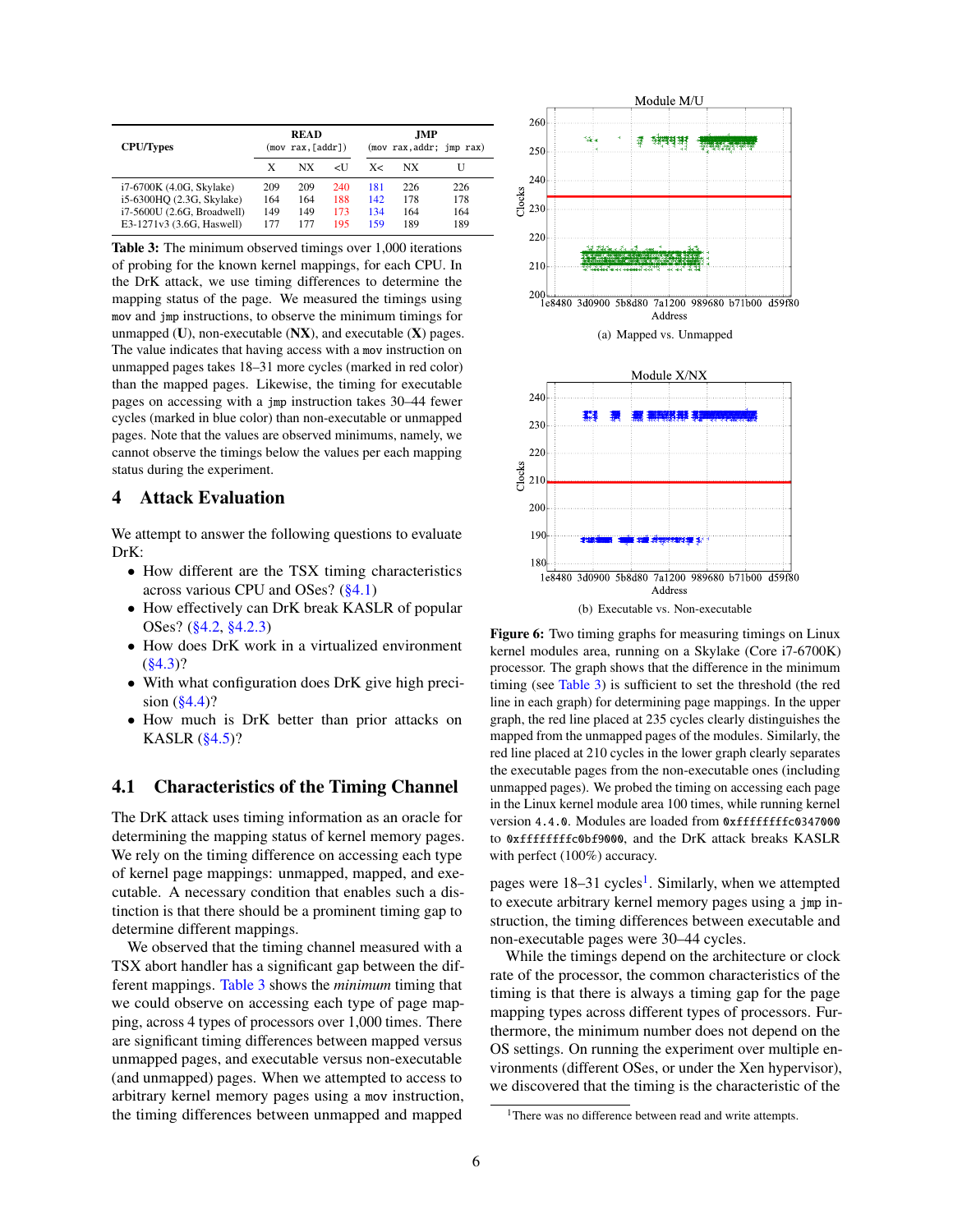CPU, and it did not depend on the OS (see [§4.4\)](#page-9-0).

The difference between minimum timings for each page mapping type can be exploited to determine the memory mapping status. For example, on an Intel Core i7-6700K Skylake processor, probing on unmapped pages always took more than 240 cycles. In contrast, probing on mapped pages took less than that, with a minimum of 209 cycles. Under this condition, if a page was probed in 230 cycles, then it is a mapped page because for the unmapped page, it is impossible to take less than 240 cycles to probe it. Thus, we set the threshold to use in determining page mapping status as a value less than the minimum timing of unmapped page. We also took the minimum timing of executable page for distinguishing executable and non-executable pages.

[Figure 6](#page-5-1) shows how the timing is measured for the actual memory pages, for 100 iterations of probing. On probing mapped and unmapped pages (Figure  $6(a)$ ), we set the horizontal (red) line at 235 cycles (less than the minimum of U), and use it as the threshold for mapped pages. The line clearly separates the unmapped pages (the upper half) from the mapped pages (the lower half), and there is a clear gap of 30 cycles between the halves. On probing the executable permission status (Figure  $6(b)$ ), we set 210 cycles (less than the minimum of NX) as the threshold for executable pages. The red line on the threshold clearly separates the non-executable or unmapped pages (the upper half) from the executable pages (the lower half), and there is a clear gap of 40 cycles between them.

As shown in the graph, the timing channel is highly consistent. Using this timing channel, the DrK attack can clearly determine the mapping status of a page and its executable permission by comparing measured timings with minimum threshold for the types of pages. On evaluating DrK for breaking KASLR in the commodity OSes (in [§4.2\)](#page-6-0), we observed that the DrK attack can achieve 100% accuracy in determining page mapping and executable status across multiple runs of the attacks.

# <span id="page-6-0"></span>4.2 Breaking KASLR in Popular OSes

To demonstrate the feasibility of the DrK attack in realistic settings, we evaluated the attack on commodity 64-bit OSes that use KASLR, namely, Linux kernel 4.4.0, Windows 10 10.0.10586, and Mac OS X El Capitan 10.11.4  $2$ . Furthermore, we also mounted the DrK attack on a Linux virtual machine (VM) running on Xen hardware virtual machine (HVM) mode to test against cloud environment settings. This setting resembles that of an X1 instance [\[2\]](#page-14-4) in the Amazon Elastic Compute Cloud (EC2), which (will) support TSX on the cloud.

[Table 4](#page-7-0) summarizes the result of the DrK attack on various hardware and software configurations. In short, the DrK attack demonstrates around 99%–100% of accuracy—not just mapped and unmapped pages, but also executable pages, independent to the OS—for determining kernel address mappings in all major OSes and even in a virtualized environment, in few seconds with near-perfect accuracy. To the best of our knowledge, this level of accuracy, speed, and generality in a cache timing side-channel attack has never been demonstrated before.

1. Accuracy. The DrK attack is highly accurate. It can identify the mapping status of a kernel address at the page-level granularity. In comparing the result from the DrK attack with the ground truth page table mappings, we achieved 100% accuracy in detecting the correct page mapping across the OSes and CPUs.

The high accuracy of DrK lets the attacker infer more information about the kernel; for example, the mapping addresses can be used for detecting the exact location of some kernel modules. The DrK attack can accurately identify the location of the driver code in Windows, by correctly determining the base address of 97 specific drivers among a total 141 loaded drivers using the unique signature of X/NX/U mapping size information.

- 2. Speed. DrK can scan the entire possible kernel allocation space of 64-bit OSes very quickly. For attacking the start address of the kernel image, *i.e.*, getting the ASLR slide, DrK is very fast: it only took 5 ms to successfully identify the base address of the Linux Kernel. For the full scanning of the Linux kernel and modules pages (around 6,000 pages), it took less than a second while achieving 100% accuracy.
- 3. Generality. DrK does not depend on software settings. The attack works well over the latest version of all three commodity OSes (Windows, Linux, and OS X), and even worked on the virtualized environment (Linux guest under Xen HVM). The root cause of the timing channel in the DrK attack bounds to the hardware specifications; therefore, if the processor supports TSX, then the system is vulnerable to the attack. This also indicates that the attack would be very difficult to defeat using software-level countermeasures.

Attack strategy. The DrK attack consists of two stages. First, we scan all possible slots of kernel pages mentioned in [Table 2](#page-2-0) to find the base and the end address of both kernel and drivers (modules). In this step, the base address (*ASLR slide*) is found. The second step is to obtain more accurate mapping information at a page-level granularity. We try to measure the permission of each page

<span id="page-6-1"></span><sup>2</sup>All tested operating systems are the latest version as of May 2016.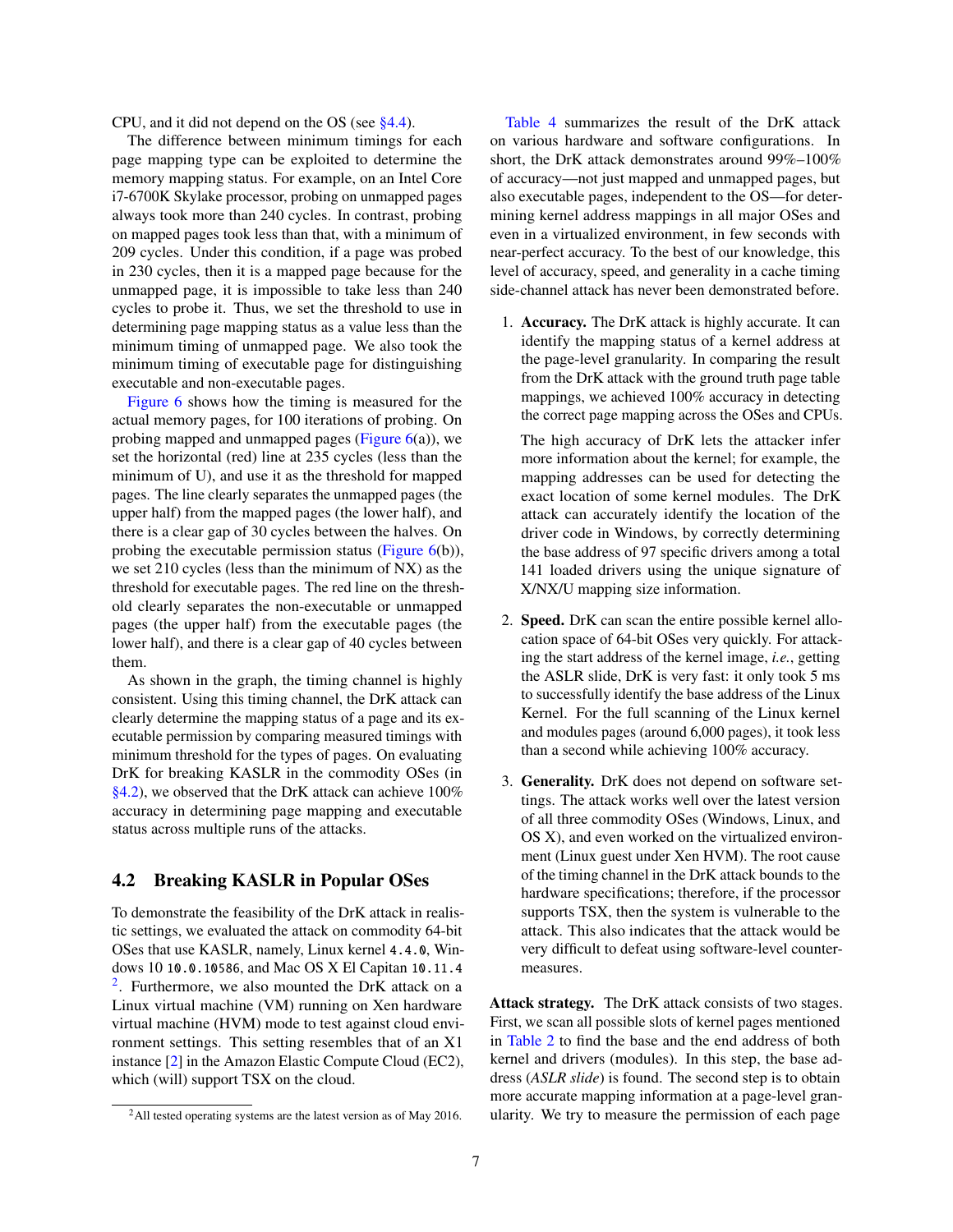<span id="page-7-0"></span>

|           |                      |                  |         |         |         | Accuracy  |                          |              |                          |        |                 |              |
|-----------|----------------------|------------------|---------|---------|---------|-----------|--------------------------|--------------|--------------------------|--------|-----------------|--------------|
| <b>OS</b> | <b>CPU</b>           | Type             | # Pages | M/U     | M/U     | X/NX/U    | X/NX/U                   | <b>Max M</b> | <b>Max X</b>             | # Iter | Time (s)        | <b>Clock</b> |
|           |                      |                  |         | Kernel  | Module  | Kernel    | Module                   |              |                          |        |                 |              |
|           | Skylake (i7-6700K)   | Kernel/Modules   | 6,147   | 100.00% | 100.00% | 100.00%   | 100.00%                  | 235          | 210                      | 100    | 0.54            | 3.9 GHz      |
| Linux     | Skylake (i7-6700K)   | Kernel/Modules   | 6,147   | 100.00% | 100.00% | 100.00%   | 100.00%                  | 235          | 210                      | 20     | 0.45            | 3.9 GHz      |
|           | Skylake (i5-6300HQ)  | Kernel/Modules   | 6,147   | 100.00% | 100.00% | 100.00%   | 100.00%                  | 183          | 163                      | 100    | 0.63            | 3.0 GHz      |
|           | Haswell (E3-1271 v3) | Kernel/Modules   | 6,147   | 100.00% | 100.00% | 100.00%   | 100.00%                  | 192          | 177                      | 100    | 0.53            | 3.9 GHz      |
|           | Skylake (i5-6300HQ)  | Kernel/Driver    | 34,258  | 100.00% | 100.00% | See $(a)$ | 90.45%                   | 183          | 163                      | 100    | 4.96            | $2.8$ GHz    |
| Windows   | Skylake (i5-6300HQ)  | Kernel/Driver    | 34,258  | 100.00% | 100.00% | See $(a)$ | 98.60%                   | 183          | 163                      | 500    | 22.5            | $2.8$ GHz    |
|           | Skylake (i5-6300HQ)  | Kernel/Driver    | 34,258  | 100.00% | 100.00% | See $(a)$ | 99.28%                   | 183          | 163                      | 1,000  | 45.9            | $2.8$ GHz    |
|           | Skylake (i5-6300HQ)  | Kernel/Modules   | 5,633   | 100.00% | 100.00% | 99.98%    | 99.98%                   | 580(b)       | 530(b)                   | 100    | 1.68            | $2.3$ GHz    |
| Linux Xen | Skylake (i5-6300HQ)  | Kernel/Modules   | 5,633   | 100.00% | 100.00% | 100.00%   | 100.00%                  | 580(b)       | 530 $(b)$                | 500    | 3.70            | $2.3$ GHz    |
|           | Haswell (E3-1271 v3) | Kernel/Modules   | 5,375   | 99.95%  | 99.51%  | 99.95%    | 99.51%                   | 192          | 177                      | 100    | 0.94            | 3.6 GHz      |
|           | Haswell (E3-1271 v3) | Kernel/Modules   | 5,375   | 99.99%  | 100.00% | 99.99%    | 100.00%                  | 192          | 177                      | 500    | 1.45            | 3.6 GHz      |
| Linux     | Skylake (i7-6700K)   | Kernel Base Addr | 64      | 100.00% |         |           | $\overline{\phantom{a}}$ | 235          | ٠                        | 100    | 5 <sub>ms</sub> | 3.9 GHz      |
| Windows   | Skylake (i5-6300HQ)  | Kernel Base Addr | 8.192   | 100.00% |         |           | $\overline{\phantom{a}}$ | 183          | $\overline{\phantom{0}}$ | 100    | 797ms           | 3.0 GHz      |
| OS X      | Skylake (i7-6700K)   | Kernel Base Addr | 256     | 100.00% |         |           | $\overline{\phantom{a}}$ | 235          | $\overline{a}$           | 100    | 31ms            | 3.9 GHz      |

Table 4: Summary of the evaluation results of the DrK attack. To calculate the accuracy, we ran the full attack 10 times, then calculated the geometric mean to show consistency of the result over multiple runs. To break KASLR in Linux, it took around a half second with 100% accuracy in detecting the mapping status of each page. For Windows, while the attack on determining mapped / unmapped address resulted 100% accuracy over 100 probing iterations, the attack on the executable permission did not. Running more iterations gives better accuracy: 98.60% and 99.28% on 500, and 1,000 iterations respectively. The DrK attack also works well in a virtualized environment. We ran Linux over a Xen hypervisor using two different kind of processors, and both resulted 100% of accuracy over 500 iterations. For the last three rows, we only ran the DrK attack to find the base address of the kernel. It only took 5 ms for Linux, 31 ms for OS X, and 797 ms for Windows to find the ASLR slide. (a) In Windows, all pages of the kernel (HAL and ntkrnlmp.exe) are mapped with executable permissions. Therefore, we did not run X/NX detection for the pages. (b) See [§4.3](#page-8-1) and [§4.4](#page-9-0) for the effect of frequency scaling on the timings.

starting from the base address to the end address. Then, we compare the result with the ground truth information extracted from page table entries to evaluate the accuracy of the DrK attack.

In the following, we describe in detail the experiment configuration, settings, and interesting issues and tricks specific to each OS and virtualized environment.

#### 4.2.1 Finding the Base and End Address

We used the following OS-specific information to get the current mapping range of the running OS (see [Table 2\)](#page-2-0).

Linux. In Linux, kernel and modules addresses are mapped in different regions. The base address of the kernel is in the 0xffffffff80000000–0xffffffffc0000000 address range, and there are only 64 slots where the kernel can start (aligned at 16 MB). For the modules, the base address can start in the range of 0xffffffffc0000000– 0xffffffffc0400000, and 1,024 slots are available for base addresses for the modules (aligned at 4 KB). To find the base address of each region, we sequentially scan those slots.

After successfully determining the base address of the region, we find the end address of each region as follows. For the kernel, since it is always mapped as a whole chunk in Linux, we set the first found unmapped page from the kernel base address as the end address of the kernel area. For the modules, while each module is mapped as a chunk, there is a region of unmapped pages between the modules. Thus, finding unmapped pages in the region can only tell the number of modules loaded in the area. To identify the

end of module mapping area from this information, we use the number of modules that is currently loaded in the OS. This is available through a user level program lsmod, which shows the list of currently loaded modules. If the number of detected unmapped region matches the total number of modules, we set the end address at that point.

Windows. Unlike Linux, Windows does not have separated areas for kernel and driver mappings. Specifically, kernel pages and driver pages can both lie in the same address range of 0xfffff80000000000– 0xfffff80400000000. To distinguish between kernel pages and drivers, we use the following facts: 1) all kernel pages in Windows are mapped with executable permission, 2) the kernel uses a page size of 2 MB, and its total size is at most 6 pages (12 MB in size for the tested version of Windows 10), and 3) the kernel can either come first or come last.

Knowing this, we scan the whole available address space from one end to the other, to find the first and the last mapped pages in the area. If first and the last pages are found, we look for a consecutive 12 MB area mapped with executable permissions at either end. This area contains kernel pages. After the kernel page range is determined, we know the remaining space that is mapped to be the module area.

OS X. For OS X, we only launched the attack to find the base address (*i.e.*, *ASLR slide*) of the kernel image. Since the kernel can be mapped in the range of 0xffffff8000000000–0xffffff8020000000 over 256 slots, we scan them to find the first mapped address.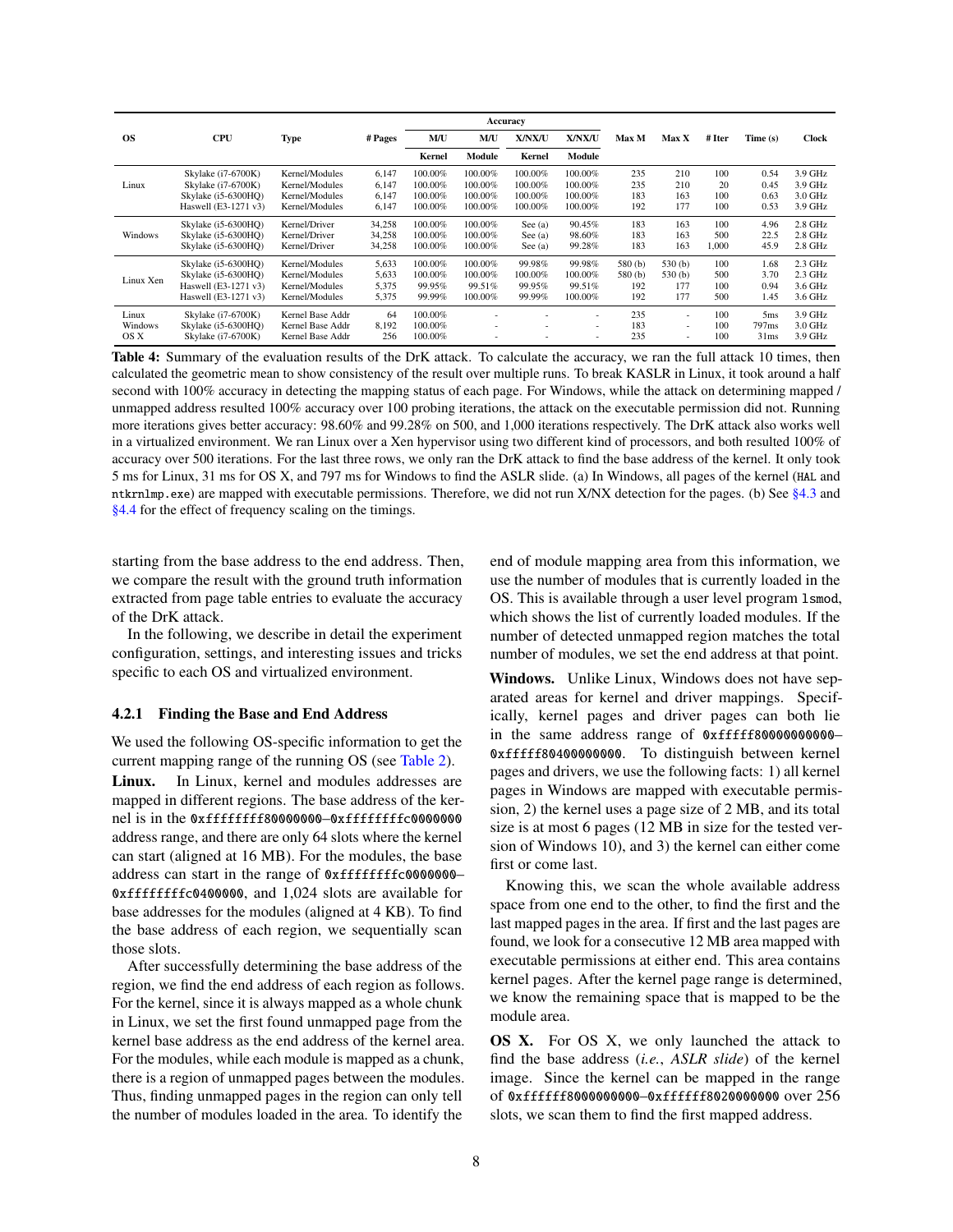On all tested operating systems, finding the kernel base and end address can be done very quickly. All scans were completed within several milliseconds (5 ms, 31 ms, and 797 ms in Linux, OS X and Windows, respectively).

#### 4.2.2 Accuracy: Detecting Page Mappings

After discovering the base and the end address of kernel mappings, we performed accuracy testing of the DrK attack. Basically, we probed all mapped areas with DrK, then compared the result from the attack to the ground truth mappings extracted from the page tables.

[Table 4](#page-7-0) shows the result of our accuracy testing.

Linux. For Linux, we ran the attack on three different CPUs (i7-6700K, i5-6300HQ, and E3-1271 v3), and on the kernel version 4.4.0 running Ubuntu 16.04 LTS. DrK measured 6,147 pages in total (3,075 for kernel and 3,072 pages for the modules) and it was able to identify their mappings with 100% accuracy. In total, the attack took around a half second (from retrieving the base address to determining all page permissions).

Windows. For Windows, we ran the DrK attack on Skylake i5-6300HQ processor running Windows 10 version 10.0.10586. Both kernel and drivers consisted of 34,258 pages (probing 8,192 of 2 MB pages for the base and end addresses, and 26,066 pages for measuring 4 KB pages for the module addresses) to be scanned. The total attack, including scanning slots for the base address and measuring each page, completed in under five seconds with 100 iterations of probing, which yields 100% (mapping) and 90.45% (executable) accuracy in detecting module mappings.

Running more iterations on Windows gives better results in finding executable pages. When running 1,000 iterations on each page, it yields 99.28% accuracy in detecting executable pages, while taking long (45.9 s) for probing.

#### <span id="page-8-0"></span>4.2.3 Detecting Module Addresses

<span id="page-8-2"></span>

|  |  | 1 // BASE_ADDR - END_ADDR PERM                  |  |  | <b>NAME</b>                                        | <b>STZE</b> |
|--|--|-------------------------------------------------|--|--|----------------------------------------------------|-------------|
|  |  | 2 0xffffffffc035b000-0xffffffffc0360000 U       |  |  |                                                    |             |
|  |  |                                                 |  |  | 3 0xffffffffc0360000-0xffffffffc0364000 X libahci  | 4000        |
|  |  |                                                 |  |  | 4 Oxffffffffc0364000-0xffffffffc0368000 NX libahci | 4000        |
|  |  | 5 Oxffffffffc0368000-0xffffffffc036c000 U       |  |  |                                                    |             |
|  |  |                                                 |  |  | 6 0xffffffffc036c000-0xffffffffc036e000 X i2c hid  | 2000        |
|  |  |                                                 |  |  | 7 Oxffffffffc036e000-0xffffffffc0371000 NX i2c hid | 3000        |
|  |  | 8 Oxffffffffc0371000-0xffffffffc0376000 U       |  |  |                                                    |             |
|  |  | 9 Oxffffffffc0376000-0xffffffffc039a000 X drm   |  |  |                                                    | 24000       |
|  |  | 10 Oxffffffffc039a000-0xffffffffc03cc000 NX drm |  |  |                                                    | 32000       |
|  |  | 11 Oxffffffffc03cc000-0xffffffffc03cd000 U      |  |  |                                                    |             |
|  |  |                                                 |  |  |                                                    |             |

Figure 7: List of module mappings in Linux kernel 4.4.0. Note that the mapping is always done in the following sequence: X, NX, U, and a chunk of unmapped pages separates the mappings of consecutive modules. The sizes of X and NX pages are diverse by the modules.

Fine-grained module detection. The DrK attack allows for a very accurate picture of the kernel address space layout. This can be further exploited to identify the exact location of a specific module (driver). For example, from the mapping information, we can infer the addresses of modules such as raid, drm, and libahci in Linux, and locating the drivers such as NTFS, pci, and msrpc in Windows.

The DrK attack uses the size information of executable and non-executable pages of the module as a signature. [Figure 7](#page-8-2) shows the list of module mappings in Linux. In Linux, module mapping always start with a code area (.text), which has executable permission. Subsequently, areas such as .bss, .rodata with NX permission are mapped. Note that the size of any single module is likely different from that of the others. We set the size of X/NX areas as the signature (*e.g.*, X:0x2000 and NX:0x3000 for i2c\_hid module).

Among a total of 80 modules loaded in Ubuntu 16.04 LTS, we can determine the exact location of 29 modules that have a unique size signature. However, the method cannot detect modules with the same size. For example, for the worst case, there were 27 modules with minimal size which have a one page ( $0x1000$ ) of **X** area and three pages (0x3000) of NX area. Despite such a limitation, this module detection can still be useful in the attacks because the attacker can reduce the uncertainty of the address (from targeting 80 modules to only targeting 27 modules in the worst case).

For Windows, we can uniquely detect 97 drivers among a total of 141 drivers using size-based driver signatures. Since the kernel drivers of Windows have discardable mappings after initialization, we cannot directly use the same signature for detecting Linux kernel modules. Instead, we use two sizes that are unchanging during the lifetime of the module to build the signature: 1) the total size of the driver memory region (from start of the driver, but before the start address of the next mapped driver), and the size of first contiguous executable region. On the experiment, we observed 97 unique size signatures for detecting the driver addresses.

A prior work [\[28\]](#page-15-7) tried a similar method for detecting kernel drivers on Windows. However, since the work cannot distinguish X pages from NX pages, their detection result is far smaller (21) than ours (97). Detection of X/NX gives much better precision for determining the location of the drivers, as it provides unique size signatures for the drivers.

# <span id="page-8-1"></span>4.3 DrK in Virtualized Environment

To test the feasibility of the DrK attack in a cloud environment, we carried out the attack on Linux running in a hardware virtualized environment, *i.e.*, HVM, under the Xen hypervisor 4.4, to check whether the attack can be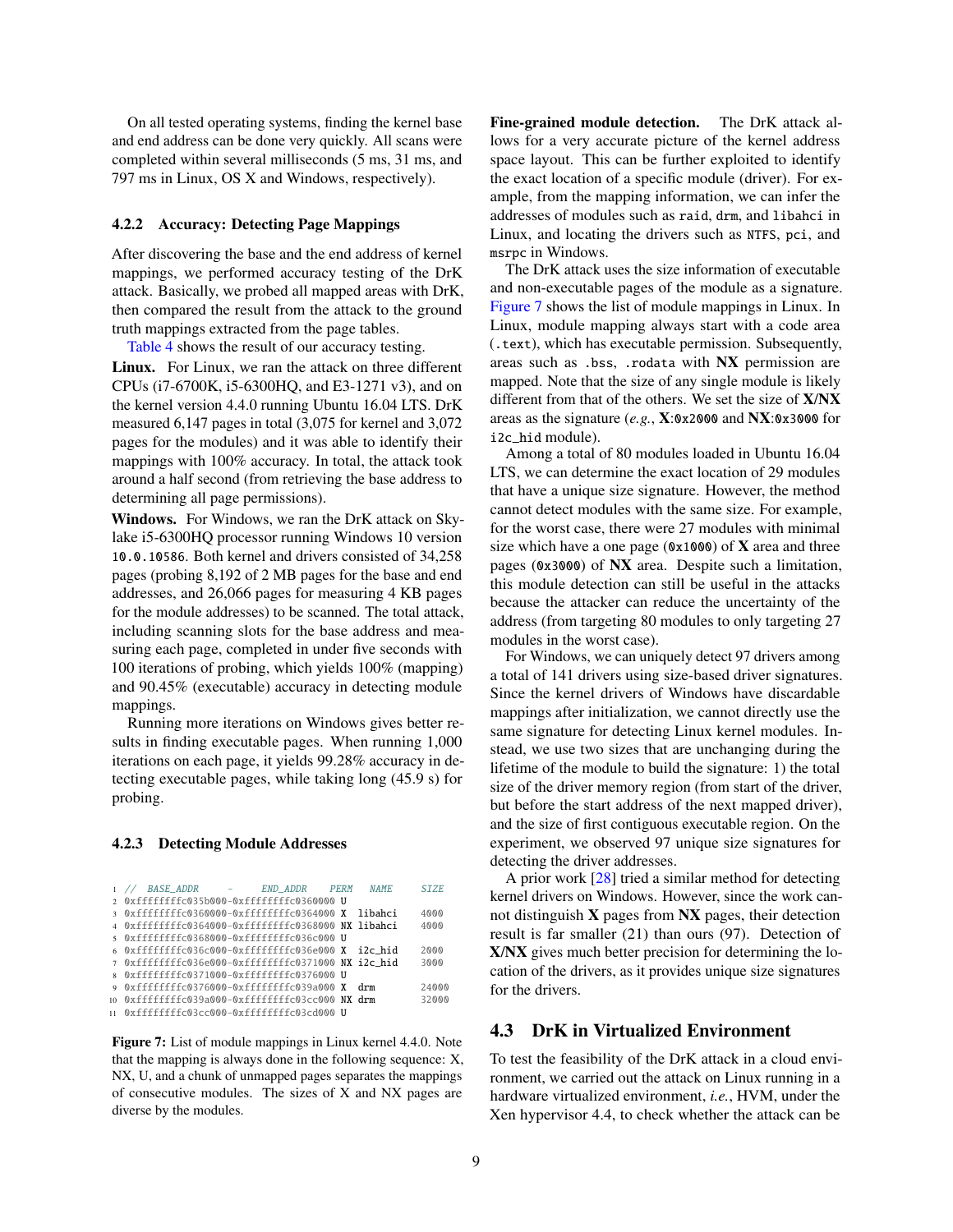<span id="page-9-3"></span>

| <b>Iterations</b>               |              |             | 20          | 50    | 100   |
|---------------------------------|--------------|-------------|-------------|-------|-------|
| # incorrect<br>Accuracy $(\% )$ | 239<br>92.22 | 70<br>97.72 | 18<br>99.41 | 99 74 | 100.0 |

Table 5: Achieved accuracy over the number of iterations for the modules pages (3,072 pages in total) of Linux Kernel 4.4.0 on Haswell (Xeon E3-1271 v3) processor. Probing the address with more iterations gives better accuracy. For measuring with only 2 iterations (minimum iterations to measure TLB cache hit), 239 mapped pages were detected as unmapped pages, which renders 92.22% of accuracy. With more iterations, such as 20, 50, and 100, the number of incorrectly measured pages decreases as 18, 8, and 0, respectively. With 100 iterations, the DrK attack achieves perfect accuracy on breaking KASLR.

launched within the VM. The setup emulates that of an Amazon X1 instance  $[2]^3$  $[2]^3$  $[2]^3$ , which uses Xen hypervisor on the TSX-enabled Haswell processor. We did the same experiment with the test that we did on the Linux that runs on a bare-metal machine, in two (Skylake and Haswell) systems.

Results. The DrK attack can detect 99.99%–100% of kernel mappings in a virtualized environment. The accuracy is slightly lower than the bare-metal result. We believe that the difference in accuracy is caused by the factors that can affect TSX execution, such as virtual interrupts generated by hypervisor (*e.g.*, VMEXIT).

Interestingly, we observed that a Skylake laptop processor (Core i5-6300HQ) with Xen resulted in timings that were very different from other environments [\(Table 4\)](#page-7-0). We believe that this was due to speed throttling, *i.e.*, Intel Speed Step and Turbo Boost, because its clock rate was lower than the same processor in a bare-metal environment (2.3 GHz versus 3.0 GHz). We will cover more issues on clock speed in [§4.4.](#page-9-0)

### <span id="page-9-0"></span>4.4 Controlling the Noise

Since DrK is a cache-based timing channel attack, it is not free from the noise of the channel. On determining page mapping status and executable status, we used the minimum cycle observed when probing the pages as the threshold. However, occasionally, we observed measurement errors possibly due to hardware characteristics (*e.g.*, cache coherence traffic and cache conflict).

We minimized such measurement errors by probing a certain address multiple times. [Table 5](#page-9-3) shows how the accuracy changes by the number of iterations. On the iteration 2, 239 mapped pages were detected as unmapped, among 3,072 pages in the scanned area (92.22% of accuracy). However, as the number of iterations increased such as 5, 20, and 50, the number of mis-detected pages was drastically reduced, 70, 18, and 8, respectively. Finally, probing with 100 iteration, the accuracy reached 100%.

Note that the number of iterations to achieve the perfect accuracy depends on the environment, such as processor generation or software settings for generating interrupts that is asynchronously handled in TSX. For example, unlike Haswell that needed 100 iterations to get the 100% accuracy on Linux, Skylake only required 10 iterations to achieve the perfect accuracy (see the second row on [Table 4\)](#page-7-0). For the virtualized environment, the measured accuracy is slightly lower than the bare-metal running with the same number (at 100) of iterations (100% vs 99.95%). However, still, we can manage the noise by increasing the number of iterations: *e.g.*, 500 iterations achieved 99.99%–100% accuracy.

Dynamic frequency scaling (*i.e.*, Intel Speed Step or Intel Turbo Boost) also affects the timings. Since we use the number of clock cycles (using rdtscp) to measure timing, a change in the clock frequency would affect the timing measurements [\[31,](#page-15-16) §17.14].

We solved this problem by making the processor busy. We empirically observed that running two dummy loops consuming 100% of CPU time was enough to maximize the processor clock rate, and achieved the perfect accuracy in this condition. This also implies that the DrK attack works well with processors with high workload; *i.e.*, when the processor runs jobs other than the attacks.

# <span id="page-9-1"></span>4.5 Comparison with the Prior Attack

We summarize the evaluation result of the DrK attack by comparing it with the prior attack presented by Hund *et al.* [\[28\]](#page-15-7).

Speed and accuracy. The DrK attack took about 0.5 seconds in Linux and about 5 seconds in Windows to achieve 100% accuracy of detecting the full mapping information of kernel and driver space. In contrast, the prior attack requires 17 seconds to obtain 96% accuracy. Noise of the channel. Compare to the prior attack, DrK is strong against measurement noise. As shown in [Figure 6,](#page-5-1) the timing difference between mapped and unmapped pages was over 10% in DrK. In contrast, in the prior attack, the timing difference between mapped and unmapped pages was only around 1% (30–50 cycles from 5,000 cycle), which can easily fluctuate.

Executable page detection. Unlike the prior attack, DrK can distinguish executable pages from nonexecutable pages. Our new finding is to demonstrate an accurate way of distinguishing executable pages from the mapped pages, which allows an attacker to effectively break KASLR, especially when detecting the exact location of kernel drivers.

Module detection. As mentioned in [§4.2.3,](#page-8-0) DrK detected a larger number of drivers (97) than the prior attack

<span id="page-9-2"></span><sup>3</sup> Although Amazon X1 instance is up on the day of May 18th, 2016, the instance is available upon request. We tried to request access for the evaluation, but could not get the access on time.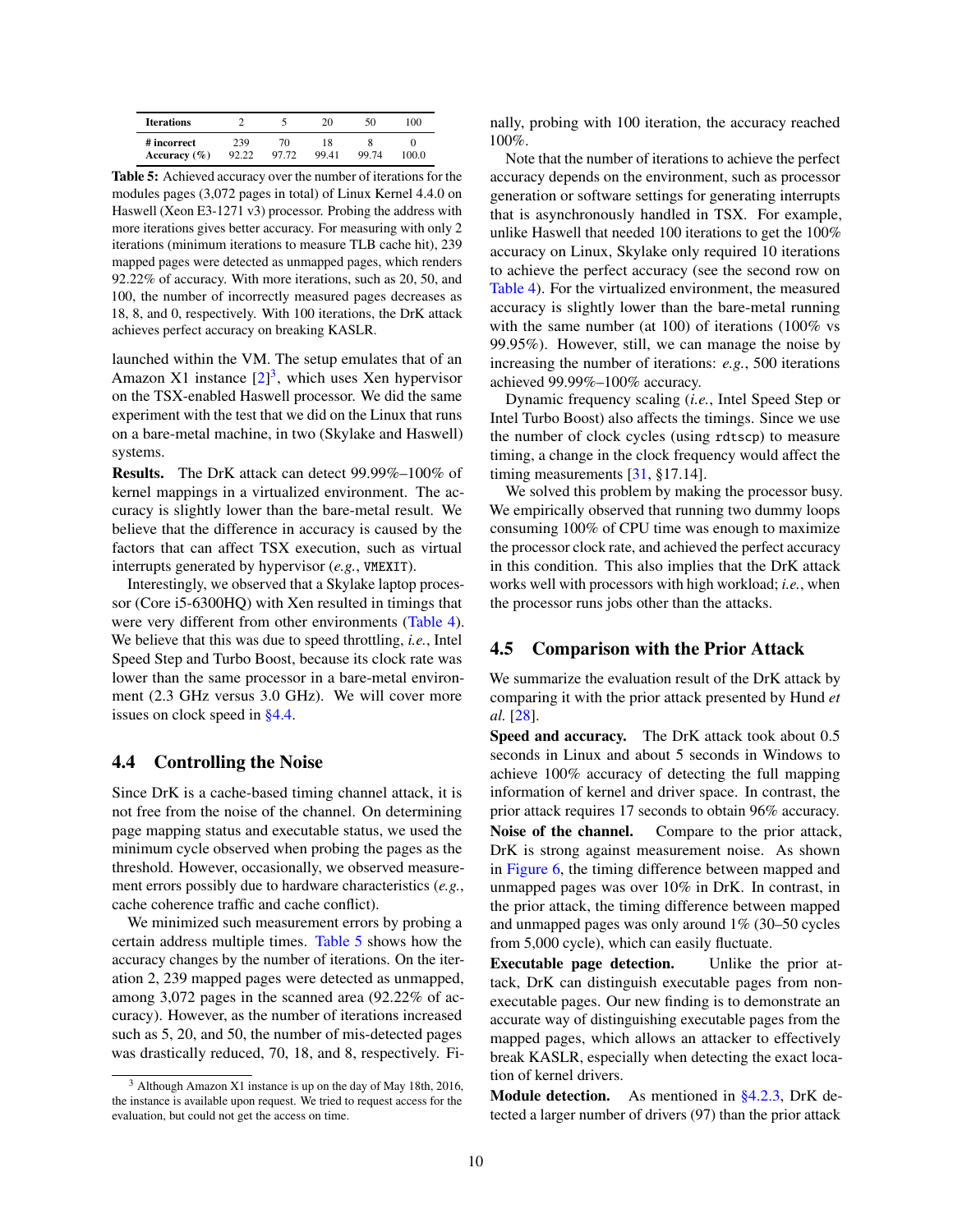<span id="page-10-4"></span>

|                       |           | <b>READ</b> |       | <b>JUMP</b>                   |              |  |  |  |
|-----------------------|-----------|-------------|-------|-------------------------------|--------------|--|--|--|
| Trace point           | м         | U           | X     | <b>NX</b>                     | U            |  |  |  |
| dTLB-loads            | 3.021.847 | 3.020.043   |       | 3,018,191 3,018,857 3,025,769 |              |  |  |  |
| dTLB-load-misses      | 84        | 2,000,086   | 64    | 91                            | 109          |  |  |  |
| iTLB-loads            | 267       | 425         | 590   | 1.000.247                     | 272          |  |  |  |
| iTLB-load-misses      | 6         | 6           | 31    |                               | 12 1,000,175 |  |  |  |
| L1-icache-load-misses | 1.092     | 1.027       | 1.157 | 1.190                         | 1.391        |  |  |  |
| L1-deache-loads       | 3.021.885 | 3.020.081   |       | 3,018,229 3,018,895           | 3.025.807    |  |  |  |
| L1-dcache-load-misses | 1,000,856 | 1.000.787   |       | 1,002,456 1,000,603           | 1.002.539    |  |  |  |

Table 6: The number of TLB and cache loads and misses when DrK probes single kernel memory page 1,000,000 times, measured by hardware performance counters. Probing methods are reading mapped (M) and unmapped (U) pages, and jumping into executable  $(X)$ , non-executable  $(NX)$ , and unmapped  $(U)$ pages. Tracepoints are data TLB loads/misses, instruction TLB loads/misses, L1 instruction cache misses, and L1 data cache load/misses. Reading of U page generated data TLB misses and jumping into NX page or U page generated instruction TLB loads or misses. The remaining tracepoints were similar to each other.

<span id="page-10-3"></span>

Figure 8: Simplified Intel Skylake architecture including pipeline and cache hierarchy. We omitted L2, last level, and any other page table caches for simplicity. Each M, U, X, and NX indicates the locations where access violation checks are checked according to our measurements. Note that decoded icache, which caches decoded micro-ops, is inside L1 icache [\[31\]](#page-15-16).

(5–21). This was because DrK had better accuracy than the prior attack and DrK was able to use not only size signatures but also executable mapping status.

# <span id="page-10-0"></span>5 In-depth Analysis of DrK

In this section we figure out what causes DrK observe timing differences. Since the internal characteristics of Intel processors are barely documented, we first take a look into detailed measurements on hardware events during the DrK attack using the *hardware performance counter (HPC)* [\(§5.1\)](#page-10-1). Then, we analyzed the measurement results to figure out what causes the time difference between mapped and unmapped pages  $(\S 5.2)$  and between executable and non-executable pages  $(\S 5.3)$ , in accordance with a simplified Intel CPU architecture diagram [\(Fig](#page-10-3)[ure 8\)](#page-10-3).

### <span id="page-10-1"></span>5.1 Measuring Hardware Events

We probed a memory page 1,000,000 times while measuring hardware events using the HPC. We tested the following five of memory probings:

- 1. read a mapped kernel page
- 2. read an unmapped kernel page
- 3. jump into an executable kernel page
- 4. jump into a non-executable kernel page
- 5. jump into an unmapped kernel page.

On probing, we set tracepoints to measure:

- 1. dTLB-loads: the total number of attempts to load data translation lookaside buffer (dTLB), including cache hit on dTLB.
- 2. dTLB-load-misses: the number of failed attempts to load dTLB; cache miss on dTLB.
- 3. iTLB-loads: the total number of attempts to load instruction TLB (iTLB), including cache hit on iTLB.
- 4. iTLB-load-misses: the number of failed attempts to load iTLB; cache miss on iTLB.
- 5. L1-icache-load-misses: the number of failed attempts to load L1 instruction cache (icache), cache miss on icache.
- 6. L1-dcache-loads: the total number of attempts to load L1 data cache (dcache), including dcache hit.
- 7. L1-dcache-load-misses: the number of failed attempts to load L1 dcache; dcache miss.

Note that we were unable to measure L1-icache-loads because all CPUs supporting TSX we had (listed in [Ta](#page-5-2)[ble 3\)](#page-5-2) did not support the counter for it. [Table 6](#page-10-4) summarizes the results measured in the Linux machine with Intel Core i7-6700K (Skylake) 4.0 GHz CPU.

## <span id="page-10-2"></span>5.2 Mapped versus Unmapped Pages

We conjecture that *dTLB* makes timings for mapped and unmapped kernel pages differently, by its different caching behavior on page mappings. As introduced in [§3](#page-3-0) and [§4,](#page-5-0) a TSX abort handler for a violation of reading mapped kernel memory (M) was called faster than that for a violation of reading unmapped kernel memory (U). We believe that the timing difference is originated by dTLB hit on accessing a mapped memory (fast), and dTLB miss for an unmapped memory (slow).

[Table 6](#page-10-4) supports this hypothesis: while reading an unmapped (U) page generated a lot of (over two millions) dTLB misses (dTLB-load-misses, marked in red), accessing on a mapped page (M) was not. The counter shows that the access to a mapped kernel memory is cached in dTLB, and in subsequent probing, the page privilege is checked with just accessing on dTLB. This results faster determination of page fault exception. In contrast, the access to an unmapped kernel memory is not cached,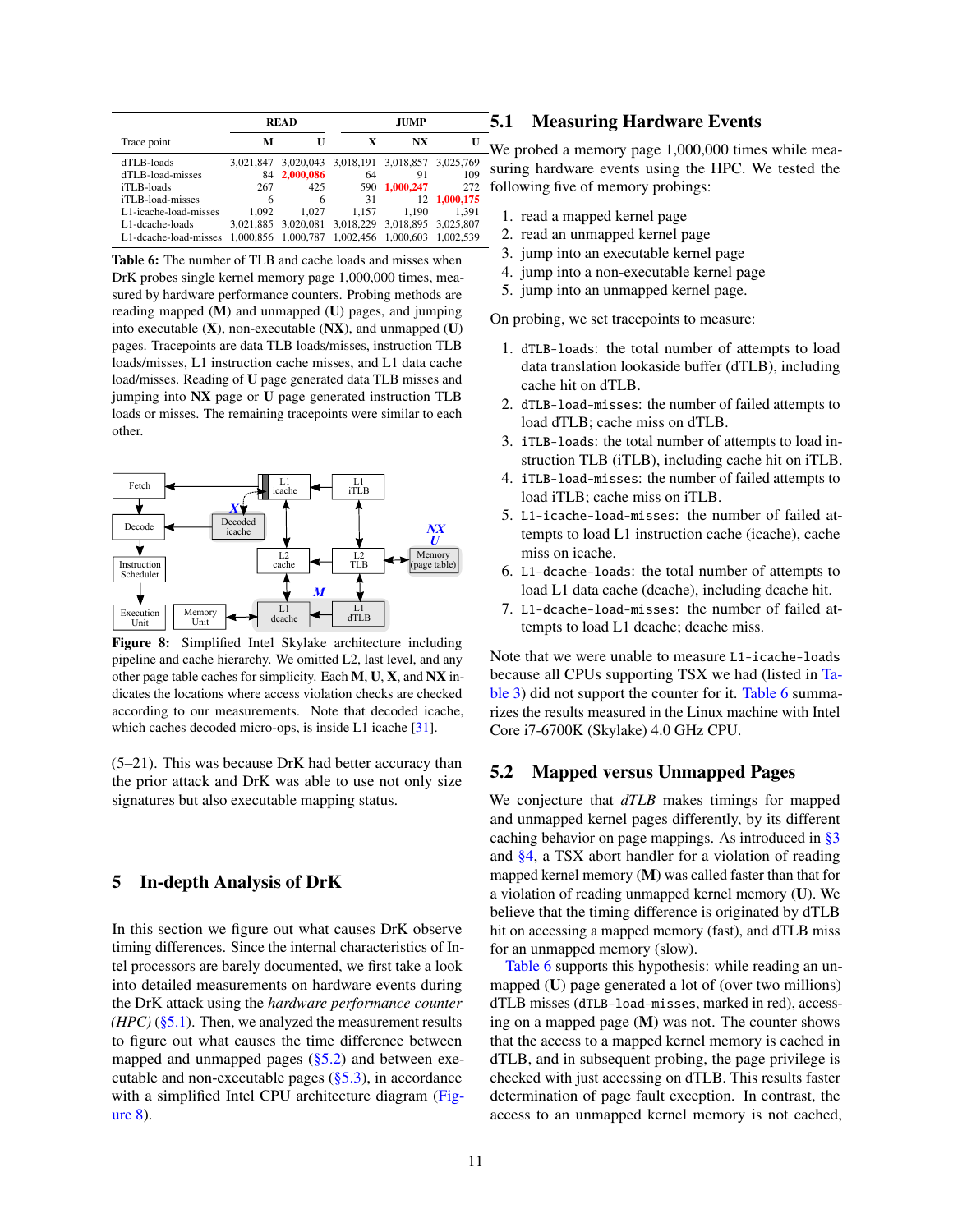because it has no corresponding physical address to be cached in dTLB. After suffering dTLB-miss, the probing should wait until the processor seek the page table entry then figuring out the page fault exception. Thus, a read attempt to an unmapped page took longer time for raising the page fault exception (and calling TSX abort handler).

We note that this explanation corresponded to Hund *et al.* [\[28\]](#page-15-7)'s finding.

# <span id="page-11-1"></span>5.3 Executable versus Non-executable Pages

We conjecture that *decoded icache* is the hardware components that handle executable and non-executable kernel pages differently, as shown in timing differences. In the DrK attack, timing of probing executable (X) page was measured as faster than that of non-executable (NX) page. While it could be thought as caching in iTLB would generate such timing difference, nonetheless, it is not true.

[Table 6](#page-10-4) supports the hypothesis as follows.

**iTLB** is not the origin. Unlike the result on mapped/unmapped pages, jumping into  $X$  did not generate any additional iTLB loads (590 in iTLB-loads on 1 M accesses). This means that iTLB hit did not even happen on the probing. Moreover, although iTLB actually hits on probing NX page, the timing of NX page is not as fast as X. Further, although probing on U page generates many iTLB misses, the timing of  $\bf{N}X$  page and U was the same (see [Table 3\)](#page-5-2). This proves that iTLB is not the origin of the timing channel.

Decoded icache for faster timing on X. [Table 6](#page-10-4) also implies that, unlike executing  $N X$  and U, probing on X did not need to translate the virtual address to the physical address to fetch instructions. From the observation, we come up with a hypothesis that decoded icache is the origin of the timing channel; decoded icache is the place in which fetched and decoded micro-ops are cached [\(Fig](#page-10-3)[ure 8\)](#page-10-3). On probing an executable memory page, once the page is cached (in iTLB) and decoded, the processor no longer needs to translate the address. Instead, it directly fetches instructions from the decoded icache, however, the actual execution fails due to the access violation. Since the probing only plays with cached data, the exception is generated relatively faster than probing other page mappings.

Page walk for NX and U. We conjecture that page faults for NX and U pages are generated when the processor finished the page table walk, since their timings are the same [\(Table 3\)](#page-5-2). For a non-executable  $(NX)$  page, we hypothesize the flow as follows. Although the translation is cached in iTLB, the cached page table entry is marked as non-executable. Due to this mismatch, the processor is required to resolve the latest page table entry. Since there is no coherency mechanism in TLB [\[25\]](#page-14-5), there could be a case that other cores have updated the permission on the page table. Walking through the page table resulted as the page is non-executable, then the processor generates a page fault exception.

U page takes the same path as the mapped versus unmapped case. After the iTLB miss, the processor walks through the page table, figures out the address is not mapped, and generates a page fault.

# <span id="page-11-0"></span>6 Potential Countermeasures

We discuss potential countermeasures against the DrK attack. In summary, we see there are no effective countermeasures that can prevent DrK without hurting usability and performance.

# 6.1 Eliminating Timing Channel

One of the most fundamental countermeasures against DrK is eliminating any timing differences when probing the kernel addresses at the user-level execution. When the Intel CPU handles exceptions for unprivileged accesses, it takes different hardware paths according to whether the accessed memory region is executable, mapped, or unmapped. [§5](#page-10-0) shows our measurements about the differences in terms of the loads and misses of cache and TLB.

Hardware modification. One possible way to flatten the timing differences is modifying the hardware. For example, we can change the CPU to not cache unprivileged accesses to kernel addresses, which makes every unprivileged memory access take the same hardware path. Any timing channel attacks, including DrK and Hund *et al.* [\[28\]](#page-15-7), cannot observe timing differences and would therefore fail. However, since this solution demands hardware modifications, it cannot protect already deployed CPUs from DrK.

Kernel page table separation. Another countermeasure against DrK is separating the kernel page table from a user page table. If no kernel memory is mapped into a user page table, DrK would have no chance to break KASLR. However, the kernel address space is mapped into a user page table to minimize the execution overhead of privileged instructions (*e.g.*, system call). Without this, the system would need to flush TLBs whenever a user process invokes a system call, which would significantly reduce the overall system performance [\[6,](#page-14-6) [28\]](#page-15-7). For example, Xen uses separated page tables for kernel and user processes when a guest machine is a 64-bit para-virtualized machine (PVM), but this degrades system performance such that the 64-bit PVM is not recommended [\[47\]](#page-15-18) for use. Therefore, It is impractical to adopt this countermeasure due to performance degradation.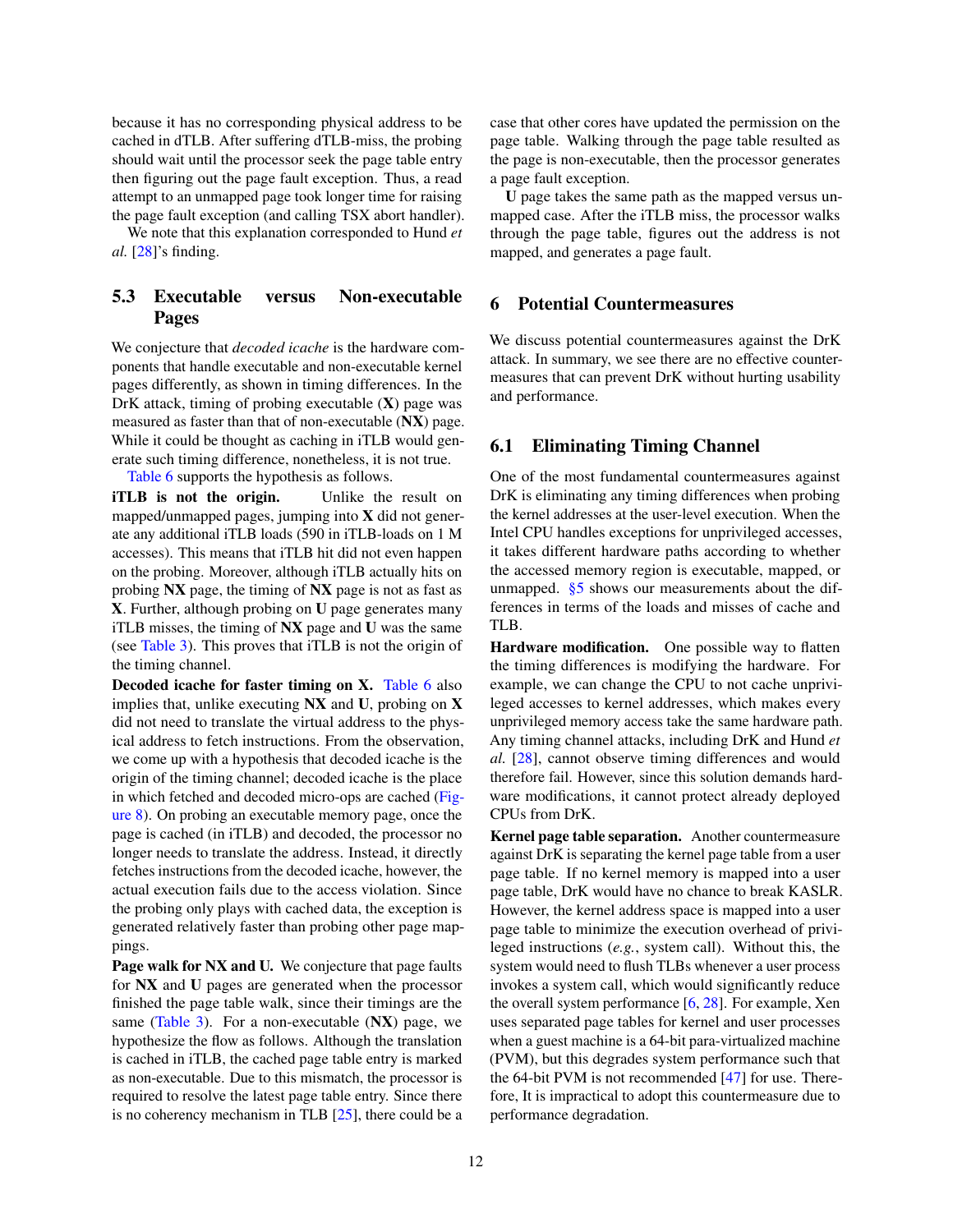## 6.2 Monitoring Hardware Events

Modern CPUs provide HPC interfaces to monitor hardware events that occur inside a CPU, such as the numbers of retired instructions, taken branches, and cache loads/misses. Although the OS cannot observe any page faults while being attacked by DrK, it can infer whether DrK is being performed by using the hardware event information. For example, we identified that during the DrK attack, a CPU generates lots of loads/misses on both TLBs and the L1 i-cache (see [Table 6\)](#page-10-4). Further, the HPC provides information about the number of transactional aborts (tx-abort) generated by a CPU. This number would be large when the system is under attack by DrK because each memory probing generates an abort.

However, monitoring hardware events has limitations to detect DrK in terms of accuracy and performance. First, a benign program can show a similar behavior with DrK when it randomly accesses different memory regions or heavily uses TSX. Further, DrK can cloak its behavior by decreasing the frequency of memory probing. Thus, the system cannot avoid false detection problems. Next, monitoring all processes of the OS is unrealistic due to the overhead of checking HPC: about 20% performance overhead [\[60\]](#page-15-19). System-wide monitoring could reduce the overhead, but, in that case, it is difficult to determine which process engages in suspicious behavior.

# 6.3 Live Re-randomization and Finegrained KASLR

One possible approach to cope with DrK is to use finegrained ASLR and live re-randomization [\[23\]](#page-14-7). They not only adjust the base addresses of kernel code and modules, but also randomize all kernel code, static data, stack, dynamic data, and modules while re-randomizing them periodically.

However, as shown in [Table 4,](#page-7-0) DrK only took around 0.5 seconds in Linux for detecting full page mappings with 100% of accuracy. Moreover, to detect a single module not the whole space, the attack can be more faster (proportional to the scan size). This implies that the OS needs to re-randomize its address space more than once per each second, which is problematic due to performance overhead.

# 6.4 Other Countermeasures

Lastly, we introduce a few mechanisms that can prevent or mitigate DrK, but these are less practical.

Disabling TSX. The strongest countermeasure against DrK, though a naïve one, is disabling TSX. As a CPU manufacturer, Intel can disable the feature via a microcode update or product line change. In fact, Intel had already disabled TSX of the Haswell CPU due to its hardware bug (Erratum HSD136 in [\[30\]](#page-15-20)). However, this solution is problematic because TSX is already widely used; *e.g.*, glibc uses TSX in its pthread library for synchronization and Java uses TSX for thread scheduling [\[35,](#page-15-21) [46\]](#page-15-22).

Different caching policy. TSX only works with memory regions configured as *write-back* ([\[31,](#page-15-16) §15.3.8.2]), which is a default configuration due to its efficiency. On our experiment, we observed a few (288 pages among 26,066 pages in Windows) memory pages in driver area configured as write-through or uncacheable and DrK misjudged them as unmapped pages. Although those pages are not belong to any kernel drivers, (*i.e.*, it does not affect on the accuracy evaluation) this implies that if an OS makes the entire kernel memory either write-through or uncachable, it can be secure against DrK. However, this configuration is impractical, as it results in huge perfor-mance degradation [\[6\]](#page-14-6).

Noisy timer. Finally, a noisy timer or coarse-grained timer is a well-known countermeasure against timing attacks. The system can add some noise when returning a timer value or prevent a user program from using a finegrained timer (*e.g.*, rdtsc). However, the noisy timer is just a work-around such that it cannot completely prevent DrK. Also, many benign programs need to use finegrained timer, *e.g.*, to precisely measure performance.

# <span id="page-12-0"></span>7 Discussions

Limitations. DrK has some limitations. First, DrK always treats uncachable, write-through, and paged-out memory regions as unmapped. DrK relies on Intel TSX, which only works with memory pages configured as writeback  $([31, §15.3.8.2])$  $([31, §15.3.8.2])$  $([31, §15.3.8.2])$ . Thus, it cannot probe memory pages configured as uncachable or write-through; its access to such memory pages always aborts. DrK also treats swapped-out pages as unmapped because access to such pages generates a page fault which aborts the transaction  $([31, $15.3.8.2])$  $([31, $15.3.8.2])$  $([31, $15.3.8.2])$ .

However, we did not observe write-through pages for code and data area of kernel and drivers, in both Linux and Windows, because write-through pages are slower than write-back pages. Due to the performance issues, kernel developers would not use the write-through pages in general. Further, most of the important kernel pages, such as kernel text, data, and drivers, are frequently used, so they are usually kept in memory (*i.e.*, not paged out). Therefore, these limitations are negligible.

Breaking "security by memory obscurity". DrK can also be applied to launch an undetectable, crash-resistant memory mapping probing [\[21\]](#page-14-8). Some system protection mechanisms, such as CPI [\[36\]](#page-15-23), ASLR-Guard [\[40\]](#page-15-24), and Kenali [\[54\]](#page-15-25), assume a secret memory location that the attacker cannot know to store sensitive information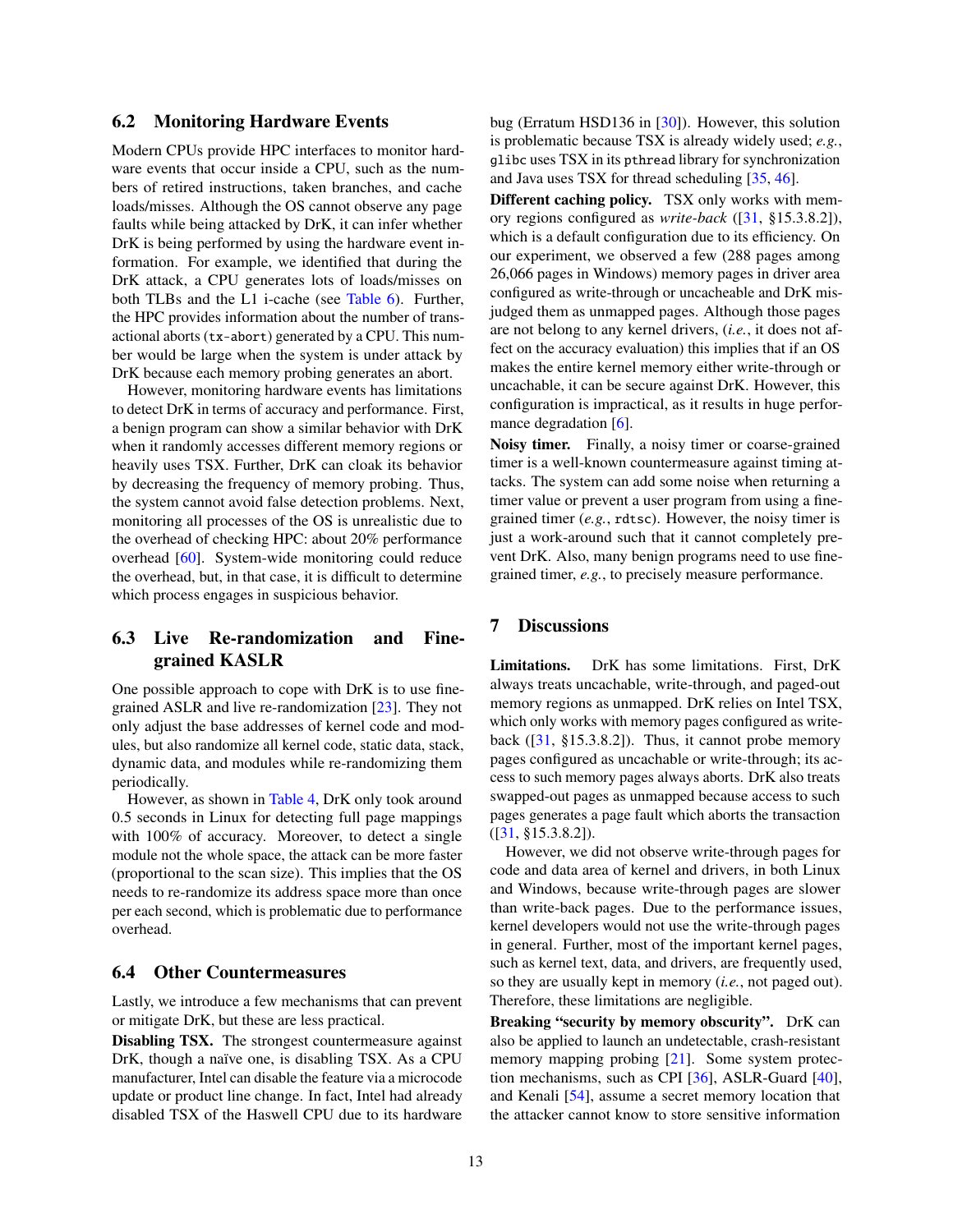for integrity protection. However, using DrK, such an assumption could be broken if such a secret address is not selected carefully, because the DrK attack can fully search for the address space without any crash. We plan to figure out how we can use DrK to break such protection mechanisms.

# <span id="page-13-0"></span>8 Related Work

In this section, we provide a comprehensive landscape of past research related to the DrK attack.

Endless war in ASLR. Since the most modern OSes adapt W⊕X and ASLR to prevent code injection and code reuse attacks [\[12,](#page-14-9) [49,](#page-15-26) [51,](#page-15-27) [52\]](#page-15-28), attackers and defenders continuously find new attacks to break ASLR and develop countermeasures against them. Researchers find that many ASLR implementations are insecure because they do not fully randomize address spaces (*e.g.*, shared libraries without ASLR and fixed memory allocation) and do not provide enough entropy (*e.g.*, limited mapping range and large alignment size) to avoid performance degradation. These make the ASLR implementations vulnerable to prediction and brute-force attacks  $[9, 12, 18, 51, 52]$  $[9, 12, 18, 51, 52]$  $[9, 12, 18, 51, 52]$  $[9, 12, 18, 51, 52]$  $[9, 12, 18, 51, 52]$  $[9, 12, 18, 51, 52]$  $[9, 12, 18, 51, 52]$  $[9, 12, 18, 51, 52]$  $[9, 12, 18, 51, 52]$ . To prevent such attacks, researchers propose fine-grained ASLR technologies that randomize the location of functions [\[7,](#page-14-12) [34\]](#page-15-29), basic blocks [\[59\]](#page-15-30), and even instructions and registers [\[27,](#page-15-31) [48\]](#page-15-32).

On the other hand, researchers also discover that even fine-grained ASLR can be broken by information leak vulnerabilities [\[50,](#page-15-33) [55\]](#page-15-34), since they let attackers know derandomized addresses. By using it, Snow *et al.* [\[53\]](#page-15-35) break the fine-grained ASLR. To mitigate such an attack, three kinds of schemes have been proposed: (1) dynamic (re-)randomization [\[4,](#page-14-13) [8,](#page-14-14) [16,](#page-14-15) [22,](#page-14-16) [23,](#page-14-7) [39\]](#page-15-36) to make leaked information useless, (2) execution-only memory [\[3,](#page-14-17) [11,](#page-14-18) [15\]](#page-14-19) and destructive code read [\[56\]](#page-15-37) to prevent attackers from reading any code gadgets, and (3) pointer integrity [\[14,](#page-14-20) [36,](#page-15-23) [40\]](#page-15-24) to prevent code pointer manipulation.

In addition, researchers recently found that memory de-duplication can be used to break ASLR without information leak vulnerabilities [\[5,](#page-14-21) [10\]](#page-14-22).

Timing attacks against KASLR. Hund *et al.* [\[28\]](#page-15-7) present a timing side channel attack against kernel space ASLR, which is the work most relevant to DrK. The main advantage of these timing attacks over the previous ASLR attacks is that they neither relies on weak implementations of ASLR nor information leak vulnerabilities.

Hund *et al.*'s attack and DrK focus on similar timing differences caused by how a processor handles a page fault for mapped compared to unmapped kernel memory pages. However, unlike DrK, Hund *et al.*'s attack should call the OS page fault handler whenever probing each kernel memory page, which suffers from high noise due to a long execution path inside the OS. Furthermore, this lets the OS know which user process frequently accesses kernel memory pages, so that the OS can easily detect the attack.

In contrast, DrK uses a TSX abort handler to probe a kernel memory page, whose execution path is shorter than that of OS page fault handler, making it less error-prone and even able to recognize the small difference between accessing executable and non-executable pages. Also, it is difficult for the OS to detect DrK because it cannot directly observe the behavior of DrK  $(\frac{6}{9}4)$ .

In addition, Forgh and Gruss [\[19,](#page-14-23) [20\]](#page-14-24) exploit the prefetch instruction on the processor, which loads a specific address into a certain cache level, to probe mapping information without causing exceptions. However, since the prefetch instruction targets data, this attack cannot identify whether an address is executable or nonexecutable, unlike DrK.

Crash-resistant memory probing. One of the advantages of DrK is that it does not generate a crash when probing the kernel's address space. Recently, Gawlik *et al.* [\[21\]](#page-14-8) have shown a similar web attack for crashresistant memory probing. They found that memory access violations by some JavaScript methods do not crash modern web browsers having fault-tolerant functionality, which allows for memory probing without a browser crash. However, OSes can identify whether such an attack is performed because it cannot suppress the exception, unlike DrK. Also, as the authors mention, this attack can be mitigated by limiting the number of faults that can be caused, checking the exception information, using guard pages, and using memory safety solutions. However, none of these approaches can mitigate DrK.

TSX timing channel. We found two blog articles [\[1,](#page-14-25) [64\]](#page-15-38) that depicted kernel timing attacks using TSX while we conducted this research. Note that although this paper and the two blog articles are based on similar observations, this work makes the following important contributions, unlike the blog articles which only conjecture that such an attack is possible. First, we did comprehensive evaluations. We demonstrated and analyzed DrK with three different Intel CPU generations  $(\S 4.1)$  in all major OSes  $(\S 4.2$  and  $\S 4.2.3)$ . Moreover, we give instructions on controlling the noise of timing channel to get the best precision  $(\S 4.4)$ . Second, we showed what causes this timing channel through experiments. We studied the architecture of the modern Intel CPU in depth and discovered which execution paths lead to such a timing channel  $(\frac{8}{5})$ . We monitored the behavior of the Intel CPU in detail using the HPC and checked its architectural details to figure out the root cause. Lastly, we discovered that the TSX timing channel can be used to determine whether a memory page is executable or non-executable  $(\S 3$  and  $\S 4)$ . Note that neither the two blog articles nor Hund *et al.* [\[28\]](#page-15-7)'s work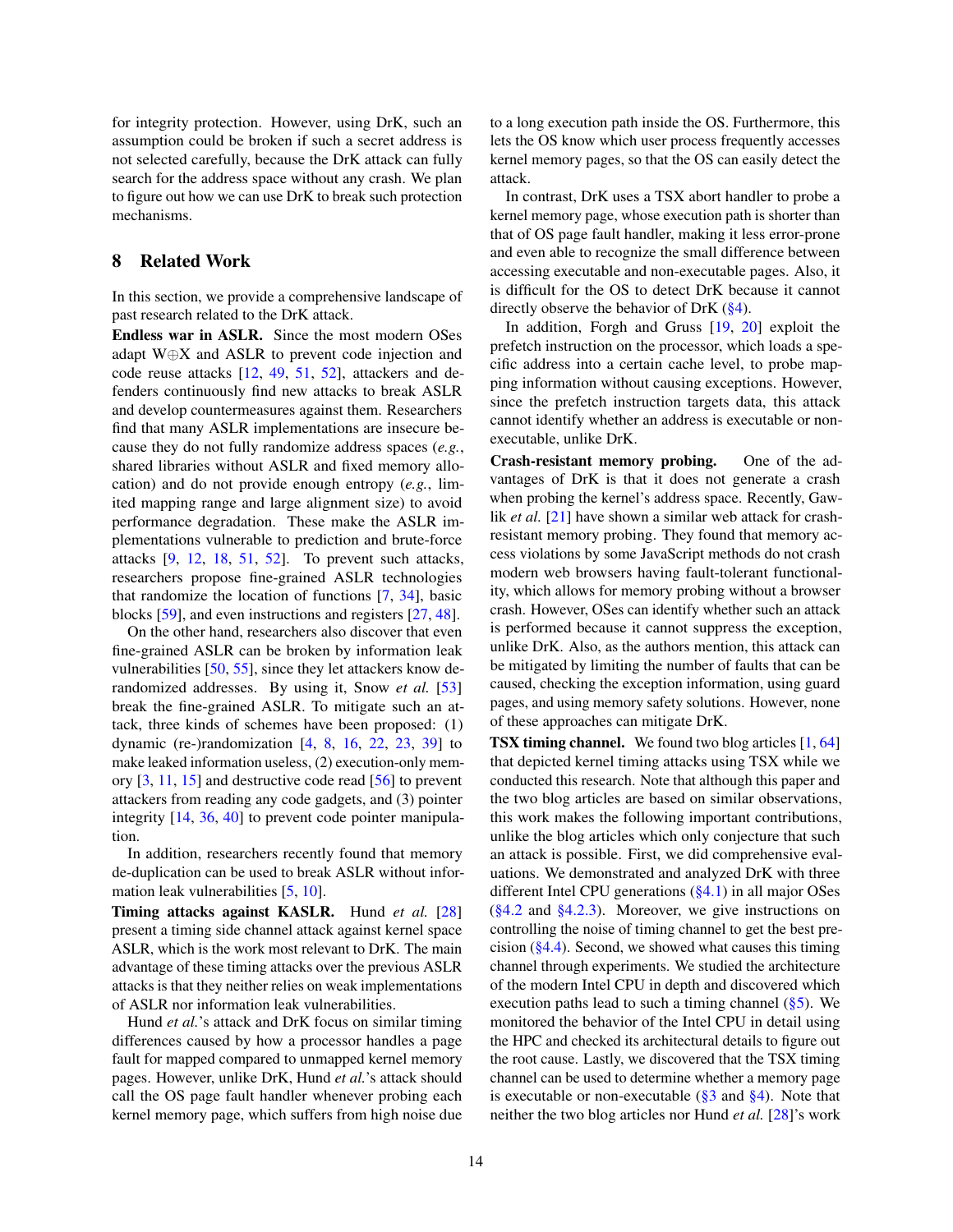discovered this timing channel.

# <span id="page-14-2"></span>9 Conclusion

To protect the kernel memory from the attacks in the wild, commodity OSes have adopted KASLR, which is proven to be a practical defense mechanism against many memory corruption attacks. In this paper, we introduced DrK, a timing side channel attack that almost perfectly de-randomized KASLR using the Intel CPU's new instruction set, TSX. Our evaluation showed DrK was much better than the prior side channel attack in terms of precision, platform independence, covertness, and speed. We further analyzed which architectural characteristics exposed such timing differences and proposed a few hardware modifications to eliminate it.

Responsible vulnerability disclosure. Following the guidance of responsible vulnerability disclosure, we have not made public any findings or proof-of-concept code discussed in this paper. We confidentially reported the vulnerability to through US-CERT (VU#954695) and Microsoft Security Response Center (MSRC) (Case 32737, TRK:0001003139), and ready to share this manuscript and work with affected vendors closely to resolve the newly discovered security threat. After the public disclosure, we will release the source of the DrK attack to the public.

# References

- <span id="page-14-25"></span>[1] Anababa. What Does Transactional Synchronization Extensions (TSX) Processor Technology Mean to Vulnerability Exploits (e.g. Brute Forcing)?,. [http://hypervsir.blogspot.com/2014/](http://hypervsir.blogspot.com/2014/11/what-does-transactional-synchronization.html) [11/what-does-transactional-synchronization.html](http://hypervsir.blogspot.com/2014/11/what-does-transactional-synchronization.html).
- <span id="page-14-4"></span>[2] AWS Blog. Amazon EC2 X1 Instances. [https://aws.amazon.](https://aws.amazon.com/ec2/instance-types/x1/) [com/ec2/instance-types/x1/](https://aws.amazon.com/ec2/instance-types/x1/).
- <span id="page-14-17"></span>[3] M. Backes, T. Holz, B. Kollenda, P. Koppe, S. Nürnberger, and J. Pewny. You Can Run but You Can't Read: Preventing Disclosure Exploits in Executable Code. In *Proceedings of the 21st ACM Conference on Computer and Communications Security (CCS)*, Scottsdale, Arizona, Nov. 2014.
- <span id="page-14-13"></span>[4] M. Backes and S. Nürnberger. Oxymoron: Making Fine-Grained Memory Randomization Practical by Allowing Code Sharing. In *Proceedings of the 23rd USENIX Security Symposium (Security)*, San Diego, CA, Aug. 2014.
- <span id="page-14-21"></span>[5] A. Barresi, K. Razavi, M. Payer, and T. R. Gross. CAIN: Silently breaking ASLR in the cloud. In *9th USENIX Workshop on Offensive Technologies (WOOT)*, Washington, D.C., Aug. 2015.
- <span id="page-14-6"></span>[6] K. Bhandari, D. R. Chakrabarti, and H.-J. Boehm. Implications of CPU caching on byte-addressable non-volatile memory programming, 2012.
- <span id="page-14-12"></span>[7] S. Bhatkar, R. Sekar, and D. C. DuVarney. Efficient Techniques for Comprehensive Protection from Memory Error Exploits. In *Proceedings of the 14th USENIX Security Symposium (Security)*, Baltimore, MD, Aug. 2005.
- <span id="page-14-14"></span>[8] D. Bigelow, T. Hobson, R. Rudd, W. Streilein, and H. Okhravi. Timely Rerandomization for Mitigating Memory Disclosures. In *Proceedings of the 22nd ACM Conference on Computer and Communications Security (CCS)*, Denver, Colorado, Oct. 2015.
- <span id="page-14-10"></span>[9] A. Bittau, A. Belay, A. Mashtizadeh, D. Mazières, and D. Boneh. Hacking Blind. In *Proceedings of the 35th IEEE Symposium on Security and Privacy (Oakland)*, San Jose, CA, May 2014.
- <span id="page-14-22"></span>[10] E. Bosman, K. Razavi, H. Bos, and C. Giuffrida. Dedup Est Machina: Memory Deduplication as an Advanced Exploitation Vector. In *Proceedings of the 37th IEEE Symposium on Security and Privacy (Oakland)*, San Jose, CA, May 2016.
- <span id="page-14-18"></span>[11] K. Braden, S. Crane, L. Davi, M. Franz, P. Larsen, C. Liebchen, and A.-R. Sadeghi. Leakage-Resilient Layout Randomization for Mobile Devices. In *Proceedings of the 2016 Annual Network and Distributed System Security Symposium (NDSS)*, San Diego, CA, Feb. 2016.
- <span id="page-14-9"></span>[12] S. Checkoway, L. Davi, A. Dmitrienko, A.-R. Sadeghi, H. Shacham, and M. Winandy. Return-Oriented Programming without Returns. In *Proceedings of the 17th ACM Conference on Computer and Communications Security (CCS)*, Chicago, IL, Oct. 2010.
- <span id="page-14-1"></span>[13] R. Chen. Some remarks on VirtualAlloc and MEM\_- LARGE\_PAGES. [https://blogs.msdn.microsoft.com/](https://blogs.msdn.microsoft.com/oldnewthing/20110128-00/?p=11643) [oldnewthing/20110128-00/?p=11643](https://blogs.msdn.microsoft.com/oldnewthing/20110128-00/?p=11643).
- <span id="page-14-20"></span>[14] C. Cowan, S. Beattie, J. Johansen, and P. Wagle. PointGuard<sup>TM</sup>: Protecting Pointers From Buffer Overflow Vulnerabilities. In *Proceedings of the 12th USENIX Security Symposium (Security)*, Washington, DC, Aug. 2003.
- <span id="page-14-19"></span>[15] S. Crane, C. Liebchen, A. Homescu, L. Davi, P. Larsen, A.-R. Sadeghi, S. Brunthaler, and M. Franz. Readactor: Practical Code Randomization Resilient to Memory Disclosure. In *Proceedings of the 36th IEEE Symposium on Security and Privacy (Oakland)*, San Jose, CA, May 2015.
- <span id="page-14-15"></span>[16] L. Davi, C. Liebchen, A.-R. Sadeghi, K. Z. Snow, and F. Monrose. Isomeron: Code Randomization Resilient to (Just-In-Time) Return-Oriented Programming. In *Proceedings of the 2015 Annual Network and Distributed System Security Symposium (NDSS)*, San Diego, CA, Feb. 2015.
- <span id="page-14-0"></span>[17] S. Esser. mach\_port\_kobject() and the Kernel Address Obfuscation. [https://sektioneins.de/en/blog/14-12-23-mach\\_](https://sektioneins.de/en/blog/14-12-23-mach_port_kobject.html) [port\\_kobject.html](https://sektioneins.de/en/blog/14-12-23-mach_port_kobject.html).
- <span id="page-14-11"></span>[18] I. Evans, S. Fingeret, J. Gonzalez, U. Otgonbaatar, T. Tang, H. Shrobe, S. Sidiroglou-Douskos, M. Rinard, and H. Okhravi. Missing the Point(er): On the Effectiveness of Code Pointer Integrity. In *Proceedings of the 36th IEEE Symposium on Security and Privacy (Oakland)*, San Jose, CA, May 2015.
- <span id="page-14-23"></span>[19] A. Fogh. Breaking KASLR with micro architecture Part 1. [http://dreamsofastone.blogspot.de/2016/02/](http://dreamsofastone.blogspot.de/2016/02/breaking-kasrl-with-micro-architecture.html) [breaking-kasrl-with-micro-architecture.html](http://dreamsofastone.blogspot.de/2016/02/breaking-kasrl-with-micro-architecture.html).
- <span id="page-14-24"></span>[20] A. Fogh and D. Gruss. Using Undocumented CPU Behavior to See Into Kernel Mode and Break KASLR in the Process. In *Blackhat USA*, 2016.
- <span id="page-14-8"></span>[21] R. Gawlik, B. Kollenda, P. Koppe, B. Garmany, and T. Holz. Enabling Client-Side Crash-Resistance to Overcome Diversification and Information Hiding. In *Proceedings of the 2016 Annual Network and Distributed System Security Symposium (NDSS)*, San Diego, CA, Feb. 2016.
- <span id="page-14-16"></span>[22] J. Gionta, W. Enck, and P. Ning. HideM: Protecting the Contents of Userspace Memory in the Face of Disclosure Vulnerabilities. In *Proceedings of the 5th ACM Conference on Data and Application Security and Privacy (CODASPY)*, 2015.
- <span id="page-14-7"></span>[23] C. Giuffrida, A. Kuijsten, and A. S. Tanenbaum. Enhanced Operating System Security Through Efficient and Fine-grained Address Space Randomization. In *Proceedings of the 21st USENIX Security Symposium (Security)*, Bellevue, WA, Aug. 2012.
- <span id="page-14-3"></span>[24] L. Guan, J. Lin, B. Luo, J. Jing, and J. Wang. Protecting Private Keys against Memory Disclosure Attacks using Hardware Transactional Memory. In *Proceedings of the 36th IEEE Symposium on Security and Privacy (Oakland)*, San Jose, CA, May 2015.
- <span id="page-14-5"></span>[25] Henry. TLB and Pagewalk Coherence in x86 Processors. [http://](http://blog.stuffedcow.net/2015/08/pagewalk-coherence/)